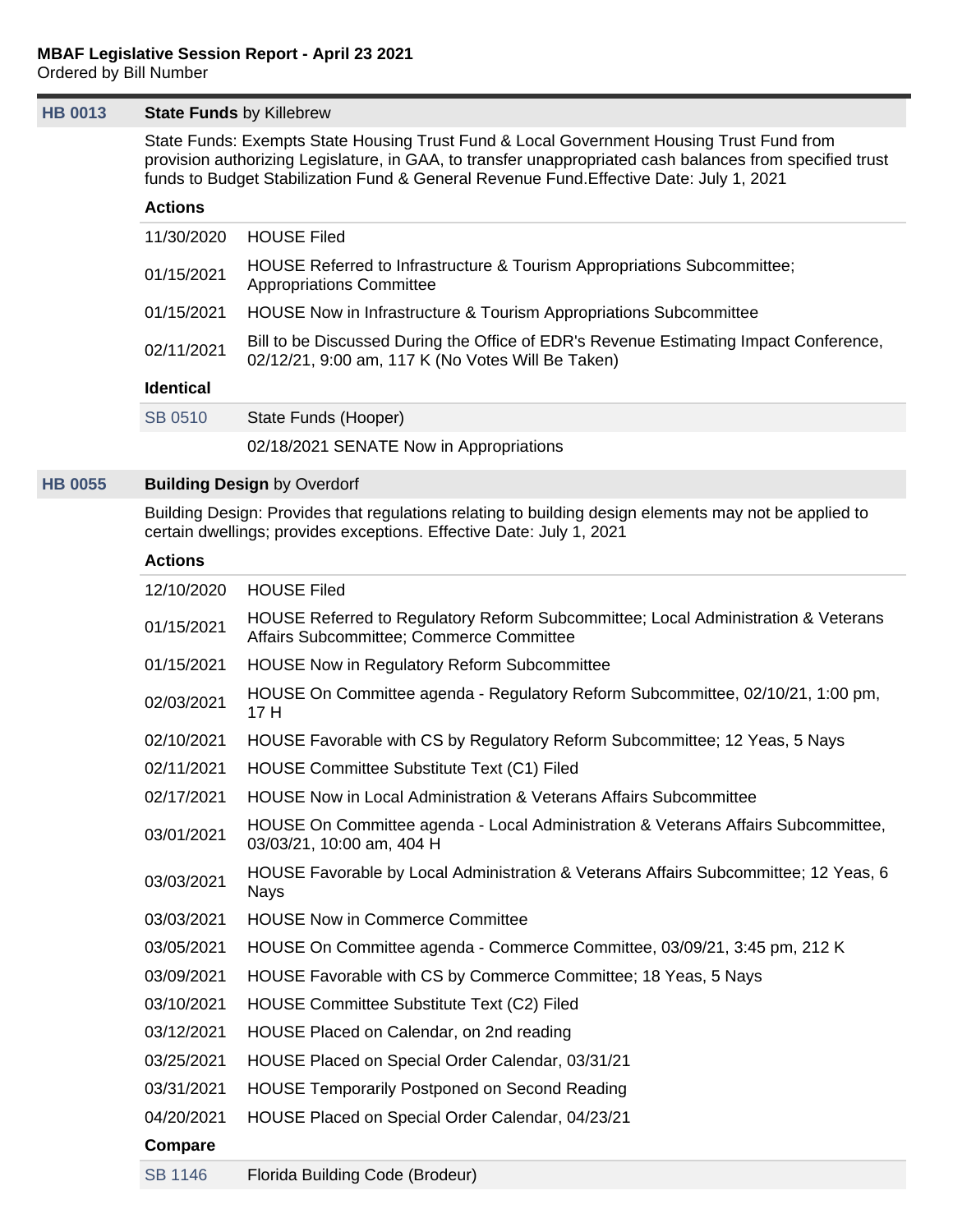04/22/2021 SENATE Read Second Time; Substituted for HB 0401; Laid on Table, Refer to HB 0401

#### **Identical**

[SB 0284](https://public.lobbytools.com/bills/56385) Building Design (Perry)

03/24/2021 SENATE Now in Rules

#### **[SB 0056](https://public.lobbytools.com/bills/56496) Community Association Assessment Notices** by Rodriguez (A)

Community Association Assessment Notices; Requiring condominium associations to maintain specified affirmative acknowledgments as official records of the association; revising timeframes for foreclosure judgments; requiring condominium associations to deliver certain invoices for assessments or statements of account to unit owners in a specified manner; requiring cooperative associations to maintain specified affirmative acknowledgments as official records of the association, etc. Effective Date: 7/1/2021

| 01/05/2021     | <b>SENATE Filed</b>                                                                                                           |
|----------------|-------------------------------------------------------------------------------------------------------------------------------|
| 01/11/2021     | <b>SENATE Referred to Regulated Industries; Community Affairs; Rules</b>                                                      |
| 01/15/2021     | SENATE On Committee agenda - Regulated Industries, 01/26/21, 12:30 pm, 412 K                                                  |
| 01/26/2021     | SENATE Favorable by Regulated Industries; 9 Yeas, 0 Nays                                                                      |
| 01/26/2021     | <b>SENATE Now in Community Affairs</b>                                                                                        |
| 02/26/2021     | SENATE On Committee agenda - Community Affairs, 03/03/21, 9:30 am, 37 S                                                       |
| 03/03/2021     | SENATE Favorable with CS by Community Affairs; 9 Yeas, 0 Nays                                                                 |
| 03/04/2021     | <b>SENATE Committee Substitute Text (C1) Filed</b>                                                                            |
| 03/05/2021     | <b>SENATE Now in Rules</b>                                                                                                    |
| 03/08/2021     | SENATE On Committee agenda - Rules, 03/11/21, 8:15 am, 412 K                                                                  |
| 03/11/2021     | SENATE Favorable with CS by Rules; 15 Yeas, 0 Nays                                                                            |
| 03/12/2021     | <b>SENATE Committee Substitute Text (C2) Filed</b>                                                                            |
| 03/15/2021     | SENATE Placed on Calendar, on 2nd reading                                                                                     |
| 03/15/2021     | SENATE Placed on Special Order Calendar, 03/18/21                                                                             |
| 03/18/2021     | SENATE Read Second Time; Amendments Adopted (327230, 755118, 236280); Ordered<br>engrossed; Placed on Third Reading, 03/25/21 |
| 03/18/2021     | <b>SENATE Engrossed Text (E1) Filed</b>                                                                                       |
| 03/25/2021     | SENATE Read Third Time; Passed (Vote: 39 Yeas / 0 Nays); Immediately certified                                                |
| 03/25/2021     | <b>HOUSE In Messages</b>                                                                                                      |
| Compare        |                                                                                                                               |
| SB 0630        | Community Associations (Baxley)                                                                                               |
|                | 04/07/2021 HOUSE In Messages                                                                                                  |
| <b>HB 0867</b> | <b>Community Associations (Shoaf)</b>                                                                                         |
|                | 04/01/2021 HOUSE Placed on Calendar, on 2nd reading                                                                           |
| <b>HB 1005</b> | Investment of Condominium Association Funds (Killebrew)                                                                       |
|                | 02/26/2021 HOUSE Now in Insurance & Banking Subcommittee                                                                      |
| <b>SB 1490</b> | Investments by Condominium Associations (Pizzo)                                                                               |
|                | 03/29/2021 SENATE Now in Rules                                                                                                |
| <b>Similar</b> |                                                                                                                               |
| HB 0615        | Community Association Assessment Notices (Rodriguez (Ant))                                                                    |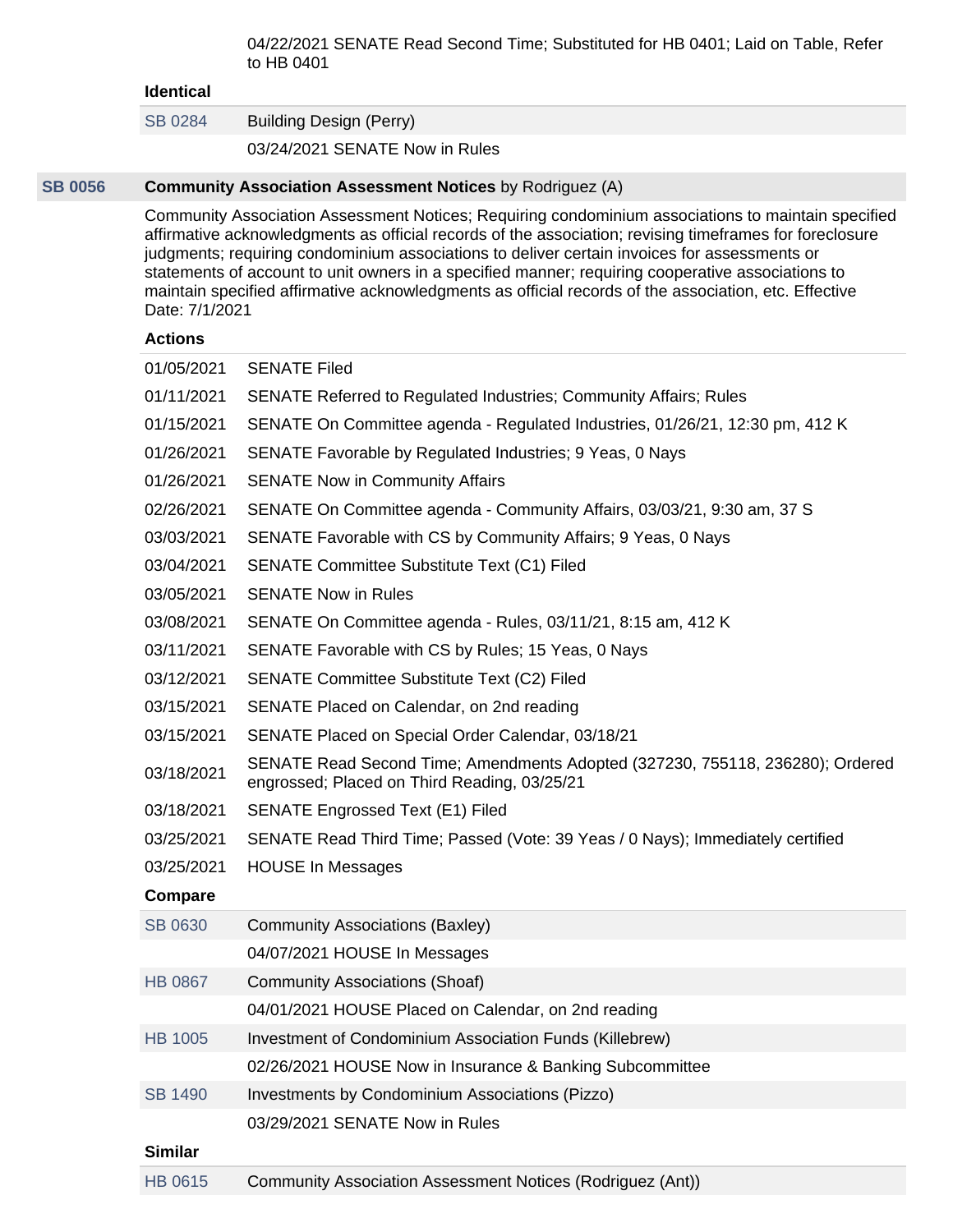## **[SB 0060](https://public.lobbytools.com/bills/56491) County and Municipal Code Enforcement** by Bradley

County and Municipal Code Enforcement; Prohibiting code inspectors designated by boards of county commissioners from initiating investigations of potential violations of codes and ordinances by way of anonymous complaints; prohibiting code inspectors from initiating enforcement proceedings for potential violations of codes and ordinances by way of anonymous complaints; prohibiting code enforcement officers from initiating investigations of potential violations of codes and ordinances by way of anonymous complaints; prohibiting code inspectors designated by governing bodies of municipalities from initiating investigations of potential violations of codes and ordinances by way of anonymous complaints; requiring persons who report potential violations of codes and ordinances to provide specified information to the governing body before an investigation occurs, etc. Effective Date: 7/1/2021

## **Actions**

| 01/05/2021     | <b>SENATE Filed</b>                                                                                 |
|----------------|-----------------------------------------------------------------------------------------------------|
| 01/11/2021     | SENATE Referred to Community Affairs; Governmental Oversight and Accountability;<br>Rules           |
| 01/25/2021     | SENATE On Committee agenda - Community Affairs, 02/02/21, 3:30 pm, 37 S                             |
| 02/02/2021     | SENATE Favorable with CS by Community Affairs; 6 Yeas, 3 Nays                                       |
| 02/03/2021     | <b>SENATE Committee Substitute Text (C1) Filed</b>                                                  |
| 02/03/2021     | SENATE Now in Governmental Oversight and Accountability                                             |
| 02/26/2021     | SENATE On Committee agenda - Governmental Oversight and Accountability, 03/03/21,<br>12:00 pm, 37 S |
| 03/03/2021     | SENATE Favorable by Governmental Oversight and Accountability; 4 Yeas, 1 Nay                        |
| 03/03/2021     | <b>SENATE Now in Rules</b>                                                                          |
| 03/08/2021     | SENATE On Committee agenda - Rules, 03/11/21, 8:15 am, 412 K                                        |
| 03/11/2021     | SENATE Favorable by Rules; 11 Yeas, 4 Nays                                                          |
| 03/11/2021     | SENATE Placed on Calendar, on 2nd reading                                                           |
| 03/15/2021     | SENATE Placed on Special Order Calendar, 03/18/21                                                   |
| 03/18/2021     | SENATE Read Second Time; Placed on Third Reading, 03/25/21                                          |
| 03/25/2021     | SENATE Read Third Time; Passed (Vote: 27 Yeas / 11 Nays); Immediately certified                     |
| 03/25/2021     | <b>HOUSE In Messages</b>                                                                            |
| <b>Similar</b> |                                                                                                     |
| <b>HB 0883</b> | County and Municipal Code Enforcement (Overdorf)                                                    |
|                | 04/16/2021 HOUSE Placed on Calendar, on 2nd reading                                                 |

#### **[SB 0076](https://public.lobbytools.com/bills/56917) Property Insurance** by Boyd

Property Insurance; Providing that, for certain attorney fees awarded for claims arising under surplus lines property insurance policies, a strong presumption is created that a lodestar fee is sufficient and reasonable; providing that certain provisions relating to homeowners' policies, offers of replacement cost coverage, and offers of law and ordinance coverage do not prohibit insurers from providing specified property insurance policies by including roof covering reimbursement schedules; revising property insurance coverages for which a notice of claim must be given to the insurer within a specified timeframe; requiring notice of intent to initiate litigation, etc. Effective Date: 7/1/2021

| 01/25/2021 SENATE Filed                                                                 |
|-----------------------------------------------------------------------------------------|
| 01/25/2021 SENATE Referred to Banking and Insurance; Judiciary; Rules                   |
| 01/25/2021 SENATE On Committee agenda - Banking and Insurance, 02/02/21, 3:30 pm, 412 K |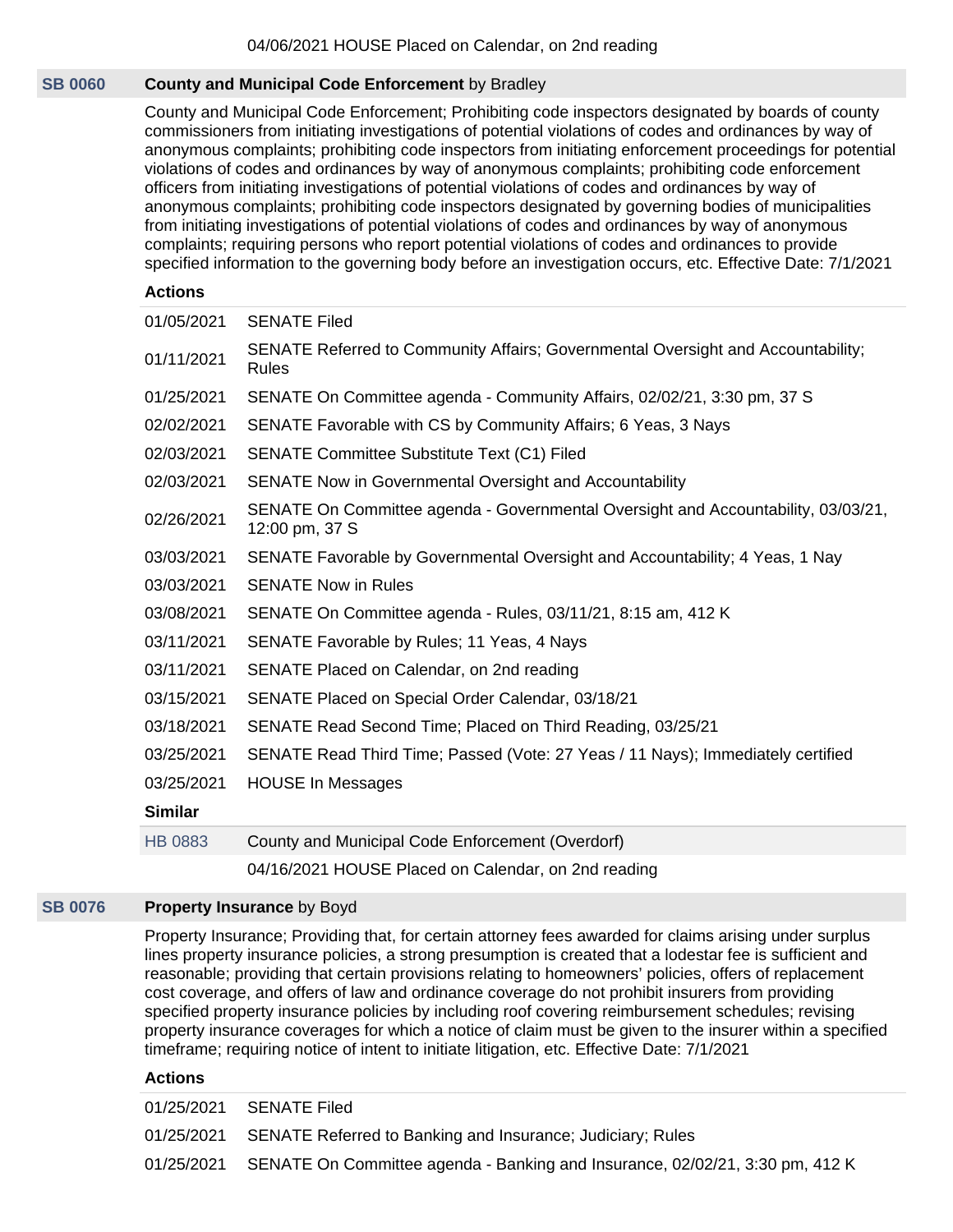| 02/02/2021     | SENATE Favorable with CS by Banking and Insurance; 9 Yeas, 3 Nays                                                                                                 |
|----------------|-------------------------------------------------------------------------------------------------------------------------------------------------------------------|
| 02/04/2021     | <b>SENATE Committee Substitute Text (C1) Filed</b>                                                                                                                |
| 02/04/2021     | <b>SENATE Now in Judiciary</b>                                                                                                                                    |
| 03/04/2021     | SENATE On Committee agenda - Judiciary, 03/09/21, 11:45 am, 412 K                                                                                                 |
| 03/09/2021     | SENATE Favorable with CS by Judiciary; 7 Yeas, 3 Nays                                                                                                             |
| 03/10/2021     | SENATE Committee Substitute Text (C2) Filed                                                                                                                       |
| 03/11/2021     | <b>SENATE Now in Rules</b>                                                                                                                                        |
| 03/15/2021     | SENATE On Committee agenda - Rules, 03/18/21, 9:00 am, 412 K                                                                                                      |
| 03/18/2021     | <b>SENATE Temporarily Postponed by Rules</b>                                                                                                                      |
| 03/22/2021     | SENATE On Committee agenda - Rules, 03/25/21, 9:00 am, 412 K                                                                                                      |
| 03/25/2021     | SENATE Favorable with CS by Rules; 12 Yeas, 5 Nays                                                                                                                |
| 03/29/2021     | <b>SENATE Committee Substitute Text (C3) Filed</b>                                                                                                                |
| 03/29/2021     | SENATE Placed on Calendar, on 2nd reading                                                                                                                         |
| 03/29/2021     | SENATE Placed on Special Order Calendar, 04/01/21                                                                                                                 |
| 04/01/2021     | SENATE Read Second Time; Amendments Failed (302432, 354868, 562652, 945980,<br>689562, 170778, 445616, 109786, 642438, 178782); Placed on Third Reading, 04/07/21 |
| 04/07/2021     | SENATE Read Third Time; Passed (Vote: 27 Yeas / 13 Nays); Immediately certified                                                                                   |
| 04/07/2021     | <b>HOUSE In Messages</b>                                                                                                                                          |
| Compare        |                                                                                                                                                                   |
| SB 0212        | Contingency Risk Multipliers (Brandes)                                                                                                                            |
|                | 12/15/2020 SENATE Referred to Banking and Insurance; Judiciary; Rules                                                                                             |
| <b>HB 0305</b> | Insurance (Rommel)                                                                                                                                                |

# 212 K - PCS

# **[SB 0168](https://public.lobbytools.com/bills/56299) Hurricane Loss Mitigation Program** by Hooper

Hurricane Loss Mitigation Program; Deleting construction relating to Citizens Property Insurance Corporation coverage rates; delaying the future repeal of the Hurricane Loss Mitigation Program, etc. Effective Date: Upon becoming a law

04/22/2021 HOUSE On Committee agenda - Commerce Committee, 04/23/21, 8:00 am,

| 12/04/2020 | <b>SENATE Filed</b>                                                          |
|------------|------------------------------------------------------------------------------|
| 12/09/2020 | SENATE Referred to Banking and Insurance; Community Affairs; Appropriations  |
| 01/25/2021 | SENATE On Committee agenda - Banking and Insurance, 02/02/21, 3:30 pm, 412 K |
| 02/02/2021 | SENATE Favorable with CS by Banking and Insurance; 11 Yeas, 0 Nays           |
| 02/04/2021 | SENATE Committee Substitute Text (C1) Filed                                  |
| 02/04/2021 | <b>SENATE Now in Community Affairs</b>                                       |
| 03/05/2021 | SENATE On Committee agenda - Community Affairs, 03/10/21, 8:00 am, 37 S      |
| 03/10/2021 | SENATE Favorable by Community Affairs; 9 Yeas, 0 Nays                        |
| 03/10/2021 | <b>SENATE Now in Appropriations</b>                                          |
| 04/12/2021 | SENATE On Committee agenda - Appropriations, 04/15/21, 9:00 am, 412 K        |
| 04/14/2021 | SENATE On Committee agenda - Appropriations, 04/19/21, 10:00 am, 412 K       |
| 04/15/2021 | SENATE Favorable by Appropriations; 20 Yeas, 0 Nays                          |
| 04/16/2021 | SENATE Placed on Calendar, on 2nd reading                                    |
|            |                                                                              |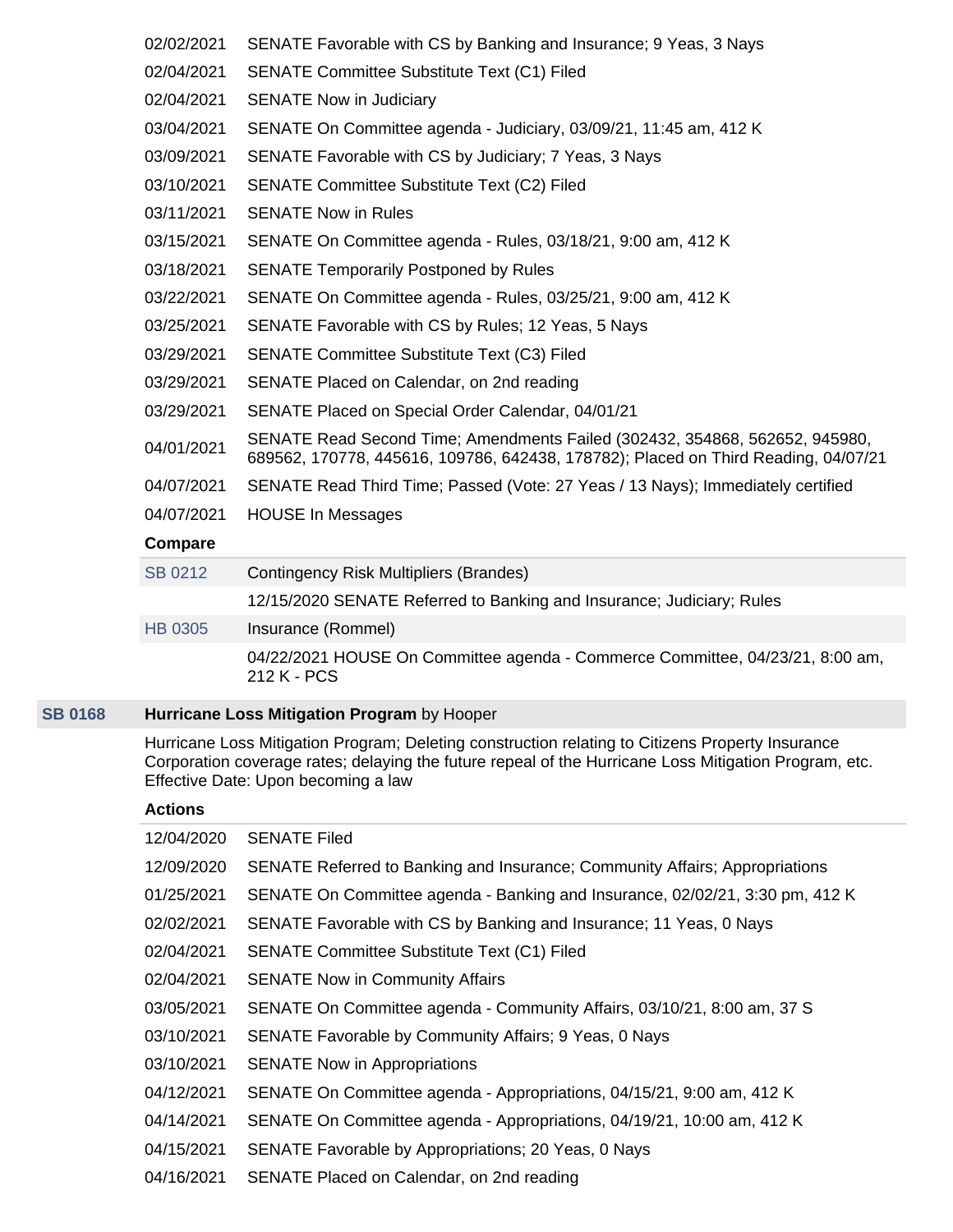| 04/16/2021       | SENATE Placed on Special Order Calendar, 04/21/21                         |
|------------------|---------------------------------------------------------------------------|
| 04/21/2021       | SENATE Read Second Time; Read Third Time; Passed (Vote: 39 Yeas / 0 Nays) |
| 04/21/2021       | <b>HOUSE In Messages</b>                                                  |
|                  |                                                                           |
| <b>Identical</b> |                                                                           |
| HB 0423          | Hurricane Loss Mitigation Program (Tuck)                                  |

## **[HB 0219](https://public.lobbytools.com/bills/56616) Vacation Rentals** by Fischer

Vacation Rentals: Requires advertising platforms to collect & remit specified taxes imposed for certain transactions; preempts regulation of vacation rentals to state; prohibits local law, ordinance, or regulation from allowing or requiring inspections or licensing of public lodging establishments, including vacation rentals, or public food service establishments; requires licenses issued by Division of Hotels & Restaurants of DBPR to be displayed conspicuously to public inside licensed establishment. Effective Date: upon becoming a law

#### **Actions**

| 01/12/2021     | <b>HOUSE Filed</b>                                                                                     |
|----------------|--------------------------------------------------------------------------------------------------------|
| 01/22/2021     | HOUSE Referred to Regulatory Reform Subcommittee; Ways & Means Committee;<br><b>Commerce Committee</b> |
| 01/22/2021     | <b>HOUSE Now in Regulatory Reform Subcommittee</b>                                                     |
| 02/03/2021     | HOUSE On Committee agenda - Regulatory Reform Subcommittee, 02/10/21, 1:00 pm,<br>17 H                 |
| 02/10/2021     | HOUSE Favorable with CS by Regulatory Reform Subcommittee; 10 Yeas, 7 Nays                             |
| 02/11/2021     | HOUSE Committee Substitute Text (C1) Filed                                                             |
| 02/17/2021     | <b>HOUSE Now in Ways &amp; Means Committee</b>                                                         |
| 03/18/2021     | HOUSE On Committee agenda - Ways & Means Committee, 03/22/21, 12:30 pm, 17 H                           |
| 03/22/2021     | HOUSE Temporarily Postponed by Ways & Means Committee                                                  |
| Compare        |                                                                                                        |
| <b>HB 1481</b> | Vacation Rentals (Goff-Marcil)                                                                         |
|                | 03/05/2021 HOUSE Now in Regulatory Reform Subcommittee                                                 |
| <b>SB 1988</b> | Vacation Rentals (Pizzo)                                                                               |
|                | 03/04/2021 SENATE Referred to Regulated Industries; Community Affairs; Rules                           |
| <b>Similar</b> |                                                                                                        |
| SB 0522        | Vacation Rentals (Diaz)                                                                                |
|                | 04/20/2021 SENATE Temporarily Postponed by Rules                                                       |

## **[SB 0284](https://public.lobbytools.com/bills/56385) Building Design** by Perry

Building Design; Prohibiting certain regulations relating to building design elements from being applied to certain dwellings, etc. Effective Date: 7/1/2021

| 12/17/2020 | <b>SENATE Filed</b>                                                      |
|------------|--------------------------------------------------------------------------|
| 01/11/2021 | <b>SENATE Referred to Community Affairs; Regulated Industries; Rules</b> |
| 03/11/2021 | SENATE On Committee agenda - Community Affairs, 03/16/21, 9:00 am, 37 S  |
| 03/16/2021 | SENATE Favorable with CS by Community Affairs; 6 Yeas, 3 Nays            |
| 03/17/2021 | <b>SENATE Committee Substitute Text (C1) Filed</b>                       |
| 03/17/2021 | <b>SENATE Now in Regulated Industries</b>                                |
|            |                                                                          |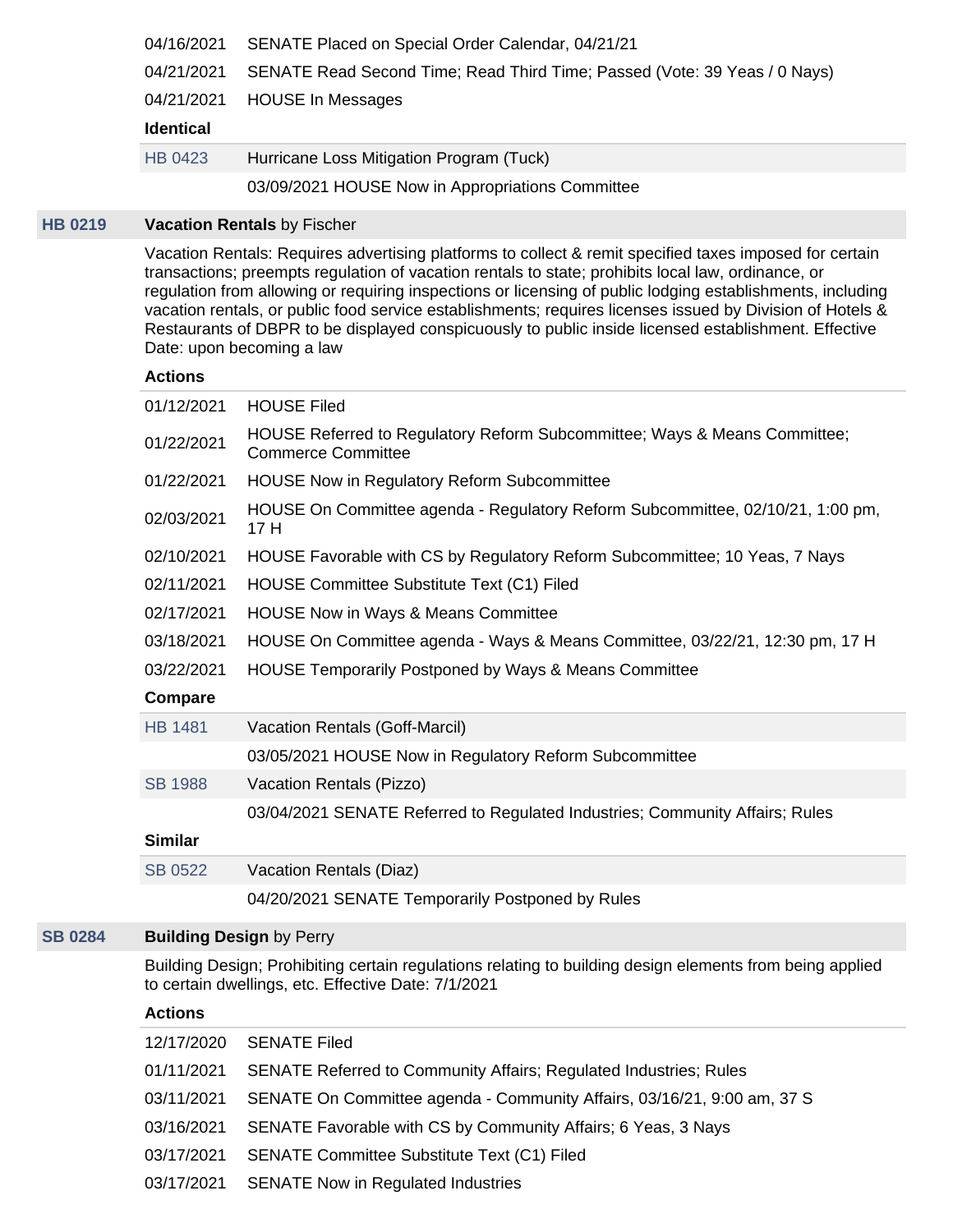| 03/18/2021                 | SENATE On Committee agenda - Regulated Industries, 03/23/21, 3:30 pm, 412 K                                                                                                                                                                                                                                                                                                                                                                                                                                                                                                                                                                                                                                                                                                                                                                                                                               |
|----------------------------|-----------------------------------------------------------------------------------------------------------------------------------------------------------------------------------------------------------------------------------------------------------------------------------------------------------------------------------------------------------------------------------------------------------------------------------------------------------------------------------------------------------------------------------------------------------------------------------------------------------------------------------------------------------------------------------------------------------------------------------------------------------------------------------------------------------------------------------------------------------------------------------------------------------|
| 03/23/2021                 | SENATE Favorable by Regulated Industries; 8 Yeas, 1 Nay                                                                                                                                                                                                                                                                                                                                                                                                                                                                                                                                                                                                                                                                                                                                                                                                                                                   |
| 03/24/2021                 | <b>SENATE Now in Rules</b>                                                                                                                                                                                                                                                                                                                                                                                                                                                                                                                                                                                                                                                                                                                                                                                                                                                                                |
| Compare                    |                                                                                                                                                                                                                                                                                                                                                                                                                                                                                                                                                                                                                                                                                                                                                                                                                                                                                                           |
| <b>SB 1146</b>             | Florida Building Code (Brodeur)                                                                                                                                                                                                                                                                                                                                                                                                                                                                                                                                                                                                                                                                                                                                                                                                                                                                           |
|                            | 04/22/2021 SENATE Read Second Time; Substituted for HB 0401; Laid on Table, Refer<br>to HB 0401                                                                                                                                                                                                                                                                                                                                                                                                                                                                                                                                                                                                                                                                                                                                                                                                           |
| <b>Identical</b>           |                                                                                                                                                                                                                                                                                                                                                                                                                                                                                                                                                                                                                                                                                                                                                                                                                                                                                                           |
| <b>HB 0055</b>             | <b>Building Design (Overdorf)</b>                                                                                                                                                                                                                                                                                                                                                                                                                                                                                                                                                                                                                                                                                                                                                                                                                                                                         |
|                            | 04/20/2021 HOUSE Placed on Special Order Calendar, 04/23/21                                                                                                                                                                                                                                                                                                                                                                                                                                                                                                                                                                                                                                                                                                                                                                                                                                               |
| <b>Insurance by Rommel</b> |                                                                                                                                                                                                                                                                                                                                                                                                                                                                                                                                                                                                                                                                                                                                                                                                                                                                                                           |
|                            | Insurance: Prohibits certain practices by contractors; authorizes OIR to examine insurer affiliates;<br>requires Citizens Property Insurance Corp. include costs of catastrophe reinsurance to its projected 100-<br>year probable maximum loss in rate calculations; places salary caps on new employees of corporation;<br>requires corporation to implement increase that does not exceed certain percent beginning on certain<br>dates; prohibits corporation from seeking approval by office of rate reduction; provides limits on salaries<br>of employees of corporation; provides that claims, supplemental claims, & reopened claims under<br>property insurance policies for loss or damage caused by perils are barred unless notice is given within<br>specified timeframe; revises timeframe for notice for loss or damage caused by windstorm or hurricane.<br>Effective Date: July 1, 2021 |
| <b>Actions</b>             |                                                                                                                                                                                                                                                                                                                                                                                                                                                                                                                                                                                                                                                                                                                                                                                                                                                                                                           |
| 01/19/2021                 | <b>HOUSE Filed</b>                                                                                                                                                                                                                                                                                                                                                                                                                                                                                                                                                                                                                                                                                                                                                                                                                                                                                        |
| 02/03/2021                 | HOUSE Referred to Insurance & Banking Subcommittee; Civil Justice & Property Rights<br>Subcommittee; Commerce Committee                                                                                                                                                                                                                                                                                                                                                                                                                                                                                                                                                                                                                                                                                                                                                                                   |
| 02/03/2021                 | HOUSE Now in Insurance & Banking Subcommittee                                                                                                                                                                                                                                                                                                                                                                                                                                                                                                                                                                                                                                                                                                                                                                                                                                                             |
| 03/15/2021                 | HOUSE On Committee agenda - Insurance & Banking Subcommittee, 03/17/21, 9:30 am,<br>17 H                                                                                                                                                                                                                                                                                                                                                                                                                                                                                                                                                                                                                                                                                                                                                                                                                  |
| 03/17/2021                 | HOUSE Temporarily Postponed by Insurance & Banking Subcommittee                                                                                                                                                                                                                                                                                                                                                                                                                                                                                                                                                                                                                                                                                                                                                                                                                                           |
| 03/19/2021                 | HOUSE On Committee agenda - Insurance & Banking Subcommittee, 03/23/21, 9:30 am,<br>212 K - PCS                                                                                                                                                                                                                                                                                                                                                                                                                                                                                                                                                                                                                                                                                                                                                                                                           |
| 03/23/2021                 | HOUSE Favorable with CS by Insurance & Banking Subcommittee; 12 Yeas, 2 Nays                                                                                                                                                                                                                                                                                                                                                                                                                                                                                                                                                                                                                                                                                                                                                                                                                              |
| 03/24/2021                 | HOUSE Committee Substitute Text (C1) Filed                                                                                                                                                                                                                                                                                                                                                                                                                                                                                                                                                                                                                                                                                                                                                                                                                                                                |
| 03/26/2021                 | HOUSE Now in Civil Justice & Property Rights Subcommittee                                                                                                                                                                                                                                                                                                                                                                                                                                                                                                                                                                                                                                                                                                                                                                                                                                                 |
| 04/02/2021                 | HOUSE On Committee agenda - Civil Justice & Property Rights Subcommittee, 04/06/21,<br>3:15 pm, 404 H                                                                                                                                                                                                                                                                                                                                                                                                                                                                                                                                                                                                                                                                                                                                                                                                     |
| 04/06/2021                 | HOUSE Favorable by Civil Justice & Property Rights Subcommittee; 11 Yeas, 7 Nays                                                                                                                                                                                                                                                                                                                                                                                                                                                                                                                                                                                                                                                                                                                                                                                                                          |
| 04/06/2021                 | <b>HOUSE Now in Commerce Committee</b>                                                                                                                                                                                                                                                                                                                                                                                                                                                                                                                                                                                                                                                                                                                                                                                                                                                                    |
| 04/18/2021                 | HOUSE On Committee agenda - Commerce Committee, 04/19/21, 10:00 am, 212 K                                                                                                                                                                                                                                                                                                                                                                                                                                                                                                                                                                                                                                                                                                                                                                                                                                 |
| 04/19/2021                 | <b>HOUSE Temporarily Postponed by Commerce Committe</b>                                                                                                                                                                                                                                                                                                                                                                                                                                                                                                                                                                                                                                                                                                                                                                                                                                                   |
| 04/22/2021                 | HOUSE On Committee agenda - Commerce Committee, 04/23/21, 8:00 am, 212 K - PCS                                                                                                                                                                                                                                                                                                                                                                                                                                                                                                                                                                                                                                                                                                                                                                                                                            |
| Compare                    |                                                                                                                                                                                                                                                                                                                                                                                                                                                                                                                                                                                                                                                                                                                                                                                                                                                                                                           |
| <b>SB 0076</b>             | Property Insurance (Boyd)                                                                                                                                                                                                                                                                                                                                                                                                                                                                                                                                                                                                                                                                                                                                                                                                                                                                                 |
|                            | 04/07/2021 HOUSE In Messages                                                                                                                                                                                                                                                                                                                                                                                                                                                                                                                                                                                                                                                                                                                                                                                                                                                                              |
|                            |                                                                                                                                                                                                                                                                                                                                                                                                                                                                                                                                                                                                                                                                                                                                                                                                                                                                                                           |

**[HB 0305](https://public.lobbytools.com/bills/56766)**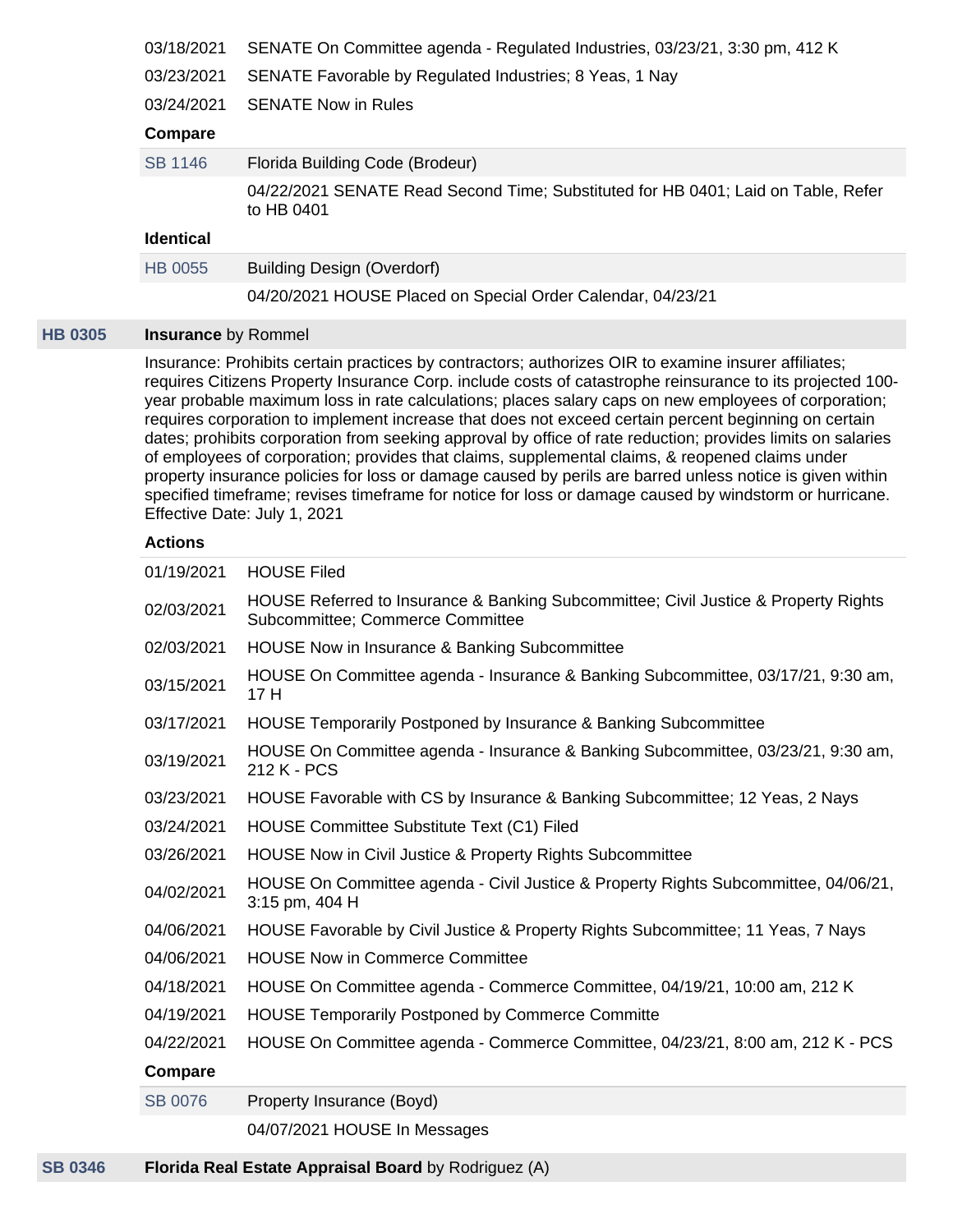Florida Real Estate Appraisal Board; Revising the composition of the board, etc. Effective Date: 11/1 /2021

## **Actions**

| 12/21/2020     | <b>SENATE Filed</b>                                                                                               |
|----------------|-------------------------------------------------------------------------------------------------------------------|
| 01/11/2021     | SENATE Referred to Regulated Industries; Commerce and Tourism; Rules                                              |
| 02/22/2021     | SENATE On Committee agenda - Regulated Industries, 03/01/21, 4:00 pm, 412 K                                       |
| 03/01/2021     | SENATE Favorable by Regulated Industries; 9 Yeas, 0 Nays                                                          |
| 03/02/2021     | <b>SENATE Now in Commerce and Tourism</b>                                                                         |
| 03/04/2021     | SENATE On Committee agenda - Commerce and Tourism, 03/09/21, 12:30 pm, 110 S                                      |
| 03/09/2021     | SENATE Favorable by Commerce and Tourism; 11 Yeas, 0 Nays                                                         |
| 03/10/2021     | <b>SENATE Now in Rules</b>                                                                                        |
| 03/26/2021     | SENATE On Committee agenda - Rules, 03/31/21, 11:00 am, 412 K                                                     |
| 03/31/2021     | SENATE Favorable by Rules; 14 Yeas, 0 Nays                                                                        |
| 03/31/2021     | SENATE Placed on Calendar, on 2nd reading                                                                         |
| 04/01/2021     | SENATE Placed on Special Order Calendar, 04/07/21                                                                 |
| 04/07/2021     | SENATE Read Second Time; Read Third Time; Passed (Vote: 40 Yeas / 0 Nays);<br>Immediately certified               |
| 04/07/2021     | <b>HOUSE In Messages</b>                                                                                          |
| 04/15/2021     | <b>HOUSE Received: Referred to Calendar</b>                                                                       |
| 04/15/2021     | HOUSE Placed on Special Order Calendar, 04/20/21                                                                  |
| 04/20/2021     | HOUSE Substituted for HB 0491; Read Second Time; Amendment Adopted (736797);<br>Placed on Third Reading, 04/21/21 |
| 04/21/2021     | HOUSE Read Third Time; Passed (Vote: 119 Yeas / 0 Nays)                                                           |
| 04/21/2021     | SENATE In returning messages                                                                                      |
| <b>Similar</b> |                                                                                                                   |
| <b>HB 0491</b> | Florida Real Estate Appraisal Board (Melo)                                                                        |
|                | 04/20/2021 HOUSE Read Second Time; Substituted for SB 0346; Laid on Table, Refer to<br>SB 0346                    |

## **[HB 0387](https://public.lobbytools.com/bills/56868) Improvements to Real Property** by Fine

Improvements to Real Property: Provides authorized and prohibited activities related to qualifying improvements to residential properties to be financed by non-ad valorem assessments; requires local government or program administrator to develop written disclosure forms & cancelation forms, & conduct telephone calls to property owner providing specified information; provides criteria that must be met before local government or program administrator may enroll PACE contractors to offer financing for residential properties; specifies types of contracts that are unenforceable; requires local governments that have authorized qualifying improvement programs to post specified information on their websites on annual basis. Effective Date: July 1, 2021

| 01/22/2021 | <b>HOUSE Filed</b>                                                                                                                                                      |
|------------|-------------------------------------------------------------------------------------------------------------------------------------------------------------------------|
| 02/08/2021 | HOUSE Referred to Tourism, Infrastructure & Energy Subcommittee; Local<br>Administration & Veterans Affairs Subcommittee; Ways & Means Committee; Commerce<br>Committee |
| 02/08/2021 | HOUSE Now in Tourism, Infrastructure & Energy Subcommittee                                                                                                              |
| 03/09/2021 | HOUSE On Committee agenda - Tourism, Infrastructure & Energy Subcommittee, 03/11<br>/21, 4:15 pm, 404 H - PCS                                                           |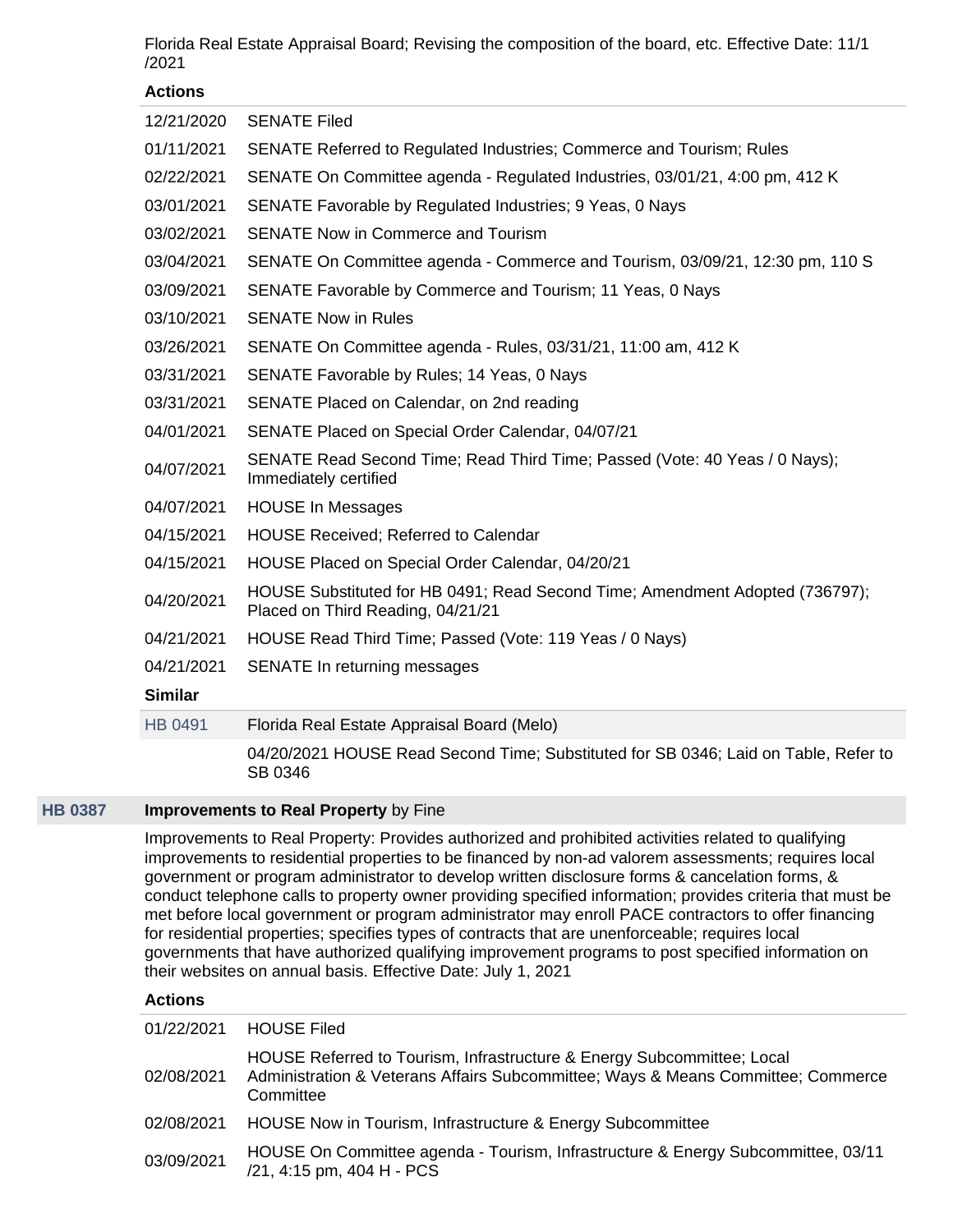| 03/11/2021     | HOUSE Favorable with CS by Tourism, Infrastructure & Energy Subcommittee; 17 Yeas,<br>0 Nays                   |
|----------------|----------------------------------------------------------------------------------------------------------------|
| 03/12/2021     | HOUSE Committee Substitute Text (C1) Filed                                                                     |
| 03/16/2021     | <b>HOUSE Now in Local Administration &amp; Veterans Affairs Subcommittee</b>                                   |
| 03/19/2021     | HOUSE On Committee agenda - Local Administration & Veterans Affairs Subcommittee,<br>03/23/21, 12:45 pm, 212 K |
| 03/23/2021     | HOUSE Favorable by Local Administration & Veterans Affairs Subcommittee; 15 Yeas, 0<br><b>Nays</b>             |
| 03/23/2021     | <b>HOUSE Now in Ways &amp; Means Committee</b>                                                                 |
| 03/29/2021     | HOUSE On Committee agenda - Ways & Means Committee, 03/31/21, 9:00 am, 17 H                                    |
| 03/31/2021     | HOUSE Favorable by Ways & Means Committee; 15 Yeas 2 Nays                                                      |
| 03/31/2021     | <b>HOUSE Now in Commerce Committee</b>                                                                         |
| 04/18/2021     | HOUSE On Committee agenda - Commerce Committee, 04/19/21, 10:00 am, 212 K                                      |
| 04/19/2021     | HOUSE Favorable by Commerce Committee; 18 Yeas, 5 Nays                                                         |
| 04/19/2021     | HOUSE Placed on Calendar, on 2nd reading                                                                       |
| Compare        |                                                                                                                |
| <b>SB 1208</b> | Resiliency Energy Environment Florida (REEF) Program (Rodriguez (A))                                           |
|                | 03/19/2021 SENATE Now in Appropriations                                                                        |
|                |                                                                                                                |

## **[SB 0412](https://public.lobbytools.com/bills/56483) Residential Tenancies** by Rouson

Residential Tenancies; Requiring that courts in a judicial circuit in which a residential eviction mediation program has been established refer matters involving a residential eviction to mediation; restricting availability of a specified summary procedure in actions where a landlord is seeking to recover possession of a residential unit; removing the requirement that a residential tenant defending against a landlord's action for possession pay accrued rent to the registry of the court, etc. Effective Date: 7/1 /2021

#### **Actions**

| 01/04/2021       | <b>SENATE Filed</b>                                                  |
|------------------|----------------------------------------------------------------------|
| 01/15/2021       | <b>SENATE Referred to Judiciary; Community Affairs; Rule</b>         |
| Compare          |                                                                      |
| SB 1090          | Payments Made into the Registry of the Court (Torres, Jr.)           |
|                  | 02/10/2021 SENATE Referred to Judiciary; Community Affairs; Rules    |
| HB 6025          | Payments Made into the Registry of the Court (Eskamani)              |
|                  | 01/22/2021 HOUSE Now in Civil Justice & Property Rights Subcommittee |
| <b>Identical</b> |                                                                      |
| HB 0481          | <b>Residential Evictions (Driskell)</b>                              |
|                  | 02/08/2021 HOUSE Now in Civil Justice & Property Rights Subcommittee |

## **[HB 0423](https://public.lobbytools.com/bills/56964) Hurricane Loss Mitigation Program** by Tuck

Hurricane Loss Mitigation Program: Deletes construction relating to Citizens Property Insurance Corporation coverage rates; delays future repeal of the Hurricane Loss Mitigation Program. Effective Date: upon becoming a law

|            | 01/26/2021 HOUSE Filed                                                                                                                        |
|------------|-----------------------------------------------------------------------------------------------------------------------------------------------|
| 02/08/2021 | HOUSE Referred to Pandemics & Public Emergencies Committee; Insurance & Banking<br>Subcommittee; Appropriations Committee; Commerce Committee |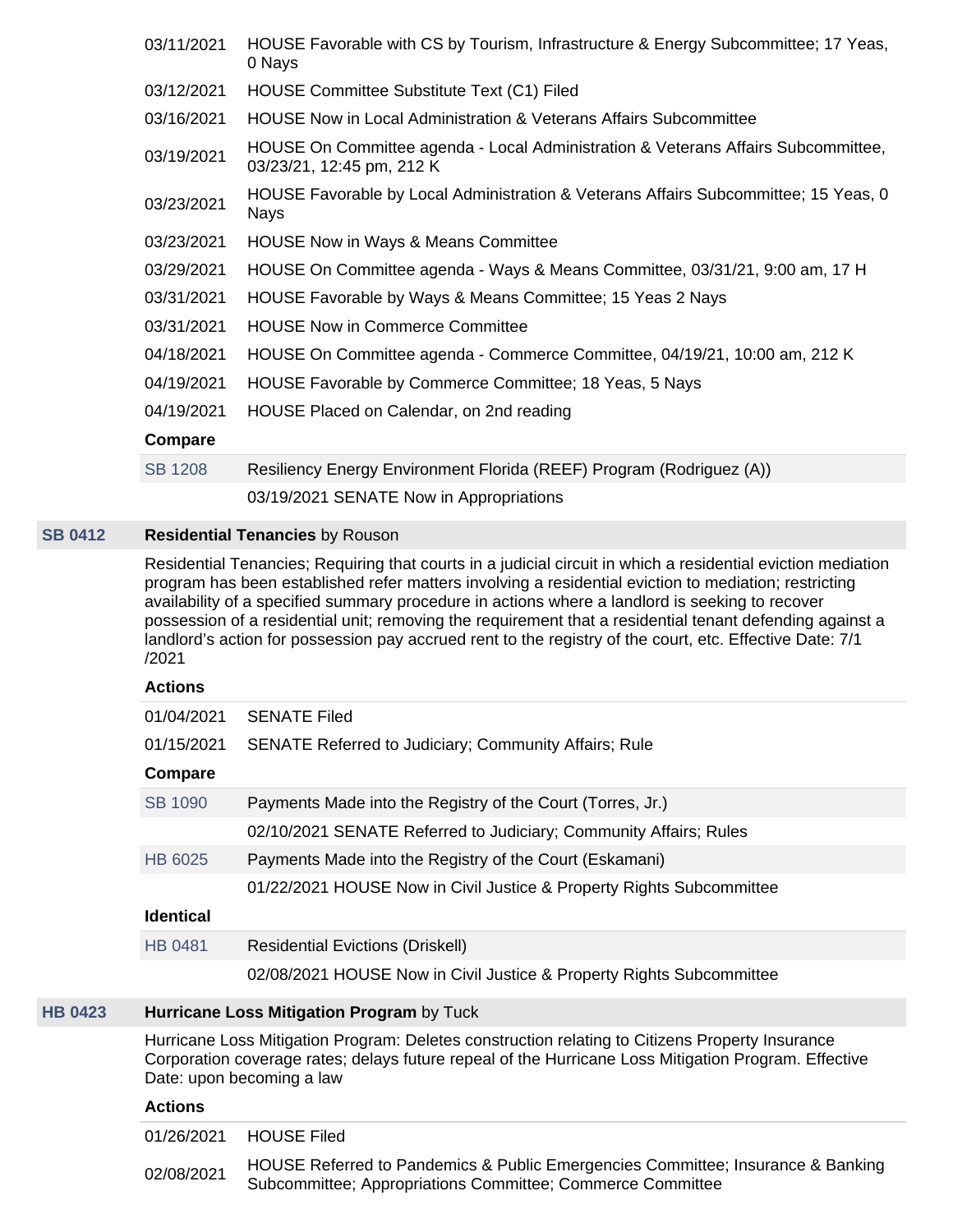| 02/08/2021                                                                                                                                                                                                                                                                                                               | HOUSE Now in Pandemics & Public Emergencies Committee                                             |
|--------------------------------------------------------------------------------------------------------------------------------------------------------------------------------------------------------------------------------------------------------------------------------------------------------------------------|---------------------------------------------------------------------------------------------------|
| 02/10/2021                                                                                                                                                                                                                                                                                                               | HOUSE On Committee agenda - Pandemics & Public Emergencies Committee, 02/17/21,<br>4:00 pm, 212 K |
| 02/17/2021                                                                                                                                                                                                                                                                                                               | HOUSE Favorable by Pandemics & Public Emergencies Committee; 18 Yeas, 0 Nays                      |
| 02/18/2021                                                                                                                                                                                                                                                                                                               | HOUSE Now in Insurance & Banking Subcommittee                                                     |
| 03/02/2021                                                                                                                                                                                                                                                                                                               | HOUSE On Committee agenda - Insurance & Banking Subcommittee, 03/04/21, 10:00<br>am, 17 H         |
| 03/04/2021                                                                                                                                                                                                                                                                                                               | HOUSE Favorable with CS by Insurance & Banking Subcommittee; 15 Yeas, 0 Nays                      |
| 03/05/2021                                                                                                                                                                                                                                                                                                               | HOUSE Committee Substitute Text (C1) Filed                                                        |
| 03/09/2021                                                                                                                                                                                                                                                                                                               | <b>HOUSE Now in Appropriations Committee</b>                                                      |
| <b>Identical</b>                                                                                                                                                                                                                                                                                                         |                                                                                                   |
| <b>SB 0168</b>                                                                                                                                                                                                                                                                                                           | Hurricane Loss Mitigation Program (Hooper)                                                        |
|                                                                                                                                                                                                                                                                                                                          | 04/21/2021 HOUSE In Messages                                                                      |
| <b>Prohibited Discrimination by Bracy</b>                                                                                                                                                                                                                                                                                |                                                                                                   |
| Prohibited Discrimination; Citing this act as the "Creating a Respectful and Open World for Natural Hair<br>Act," or "CROWN Act"; providing that it is unlawful for sponsors under the Florida Housing Finance<br>Corporation Act to discriminate against any person or family because of traits historically associated |                                                                                                   |

**Actions**

**[SB 0476](https://public.lobbytools.com/bills/56527)** 

|         | 01/06/2021 SENATE Filed                                              |
|---------|----------------------------------------------------------------------|
|         | 01/15/2021 SENATE Referred to Community Affairs; Judiciary; Rules    |
| Compare |                                                                      |
| HB 0179 | Prohibited Discrimination Based on Hairstyle (Brown)                 |
|         | 01/22/2021 HOUSE Now in Civil Justice & Property Rights Subcommittee |

with race; defining terms; reenacting provisions relating to the State Apartment Incentive Loan Program,

## **[HB 0481](https://public.lobbytools.com/bills/57047) Residential Evictions** by Driskell

etc Effective Date: 7/1/2021

Residential Evictions: Requires courts to refer matters involving residential eviction to mediation, if such program is available; removes provisions requiring residential tenant to pay accrued rent to registry of court; restricts availability of specified summary procedure in certain actions; removes provisions relating to disbursement of funds in registry of court. Effective Date: July 1, 2021

| 01/27/2021       | <b>HOUSE Filed</b>                                                                  |
|------------------|-------------------------------------------------------------------------------------|
| 02/08/2021       | HOUSE Referred to Civil Justice & Property Rights Subcommittee; Judiciary Committee |
| 02/08/2021       | HOUSE Now in Civil Justice & Property Rights Subcommittee                           |
| Compare          |                                                                                     |
| SB 1090          | Payments Made into the Registry of the Court (Torres, Jr.)                          |
|                  | 02/10/2021 SENATE Referred to Judiciary; Community Affairs; Rules                   |
| HB 6025          | Payments Made into the Registry of the Court (Eskamani)                             |
|                  | 01/22/2021 HOUSE Now in Civil Justice & Property Rights Subcommittee                |
| <b>Identical</b> |                                                                                     |
| SB 0412          | <b>Residential Tenancies (Rouson)</b>                                               |
|                  | 01/15/2021 SENATE Referred to Judiciary; Community Affairs; Rule                    |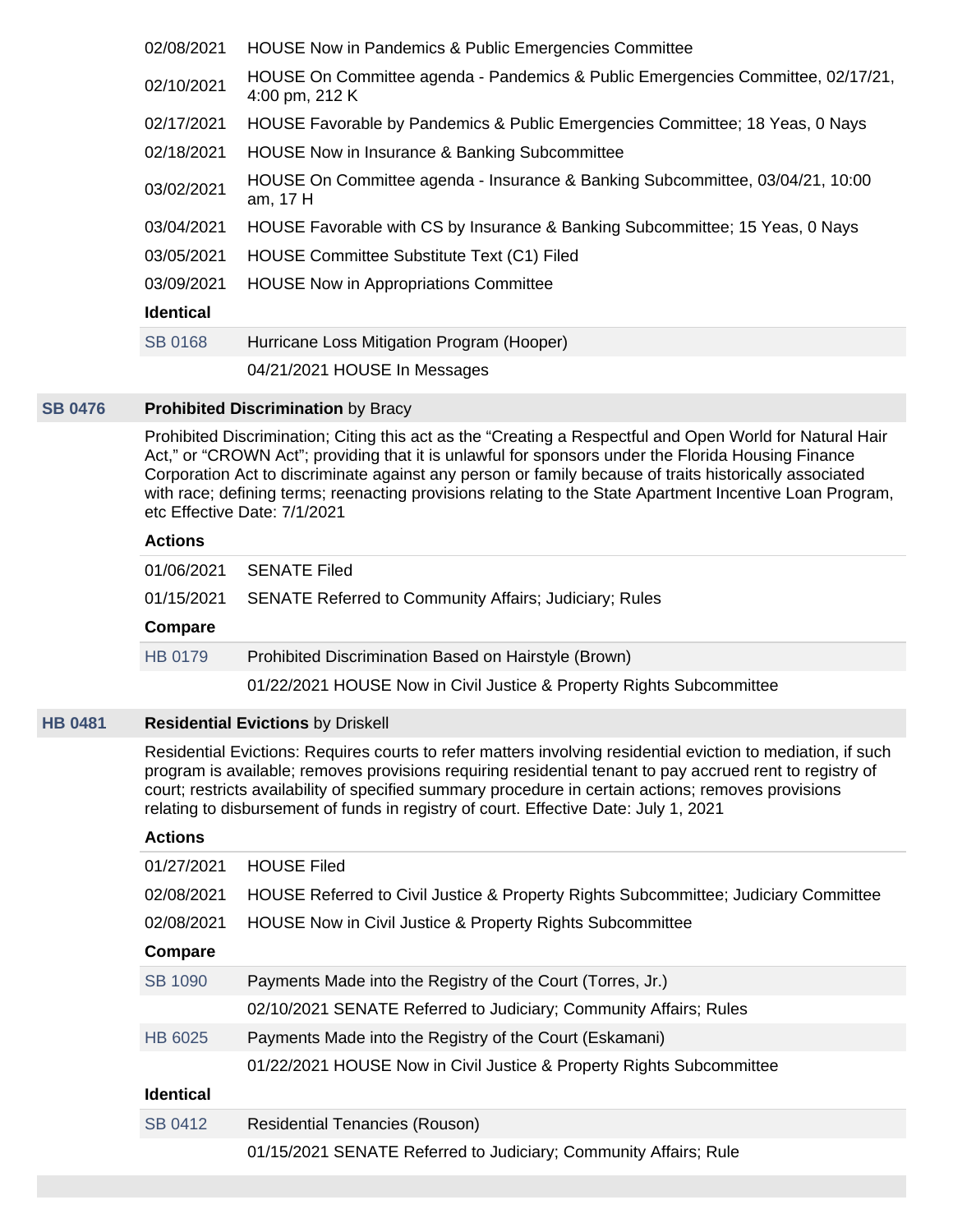## **[HB 0491](https://public.lobbytools.com/bills/57073) Florida Real Estate Appraisal Board** by Melo

Florida Real Estate Appraisal Board: Revises composition of the board. Effective Date: November 1, 2021

#### **Actions**

| 01/27/2021     | <b>HOUSE Filed</b>                                                                            |
|----------------|-----------------------------------------------------------------------------------------------|
| 02/08/2021     | HOUSE Referred to Regulatory Reform Subcommittee; Commerce Committee                          |
| 02/08/2021     | <b>HOUSE Now in Regulatory Reform Subcommittee</b>                                            |
| 03/22/2021     | HOUSE On Committee agenda - Regulatory Reform Subcommittee, 03/24/21, 3:45 pm,<br>212 K - PCS |
| 03/24/2021     | HOUSE Favorable with CS by Regulatory Reform Subcommittee; 15 Yeas, 0 Nays                    |
| 03/25/2021     | HOUSE Committee Substitute Text (C1) Filed                                                    |
| 03/29/2021     | <b>HOUSE Now in Commerce Committee</b>                                                        |
| 04/12/2021     | HOUSE On Committee agenda - Commerce Committee, 04/14/21, 9:00 am, 212 K                      |
| 04/14/2021     | HOUSE Favorable by Commerce Committee; 17 Yeas, 0 Nays                                        |
| 04/14/2021     | HOUSE Placed on Calendar, on 2nd reading                                                      |
| 04/15/2021     | HOUSE Placed on Special Order Calendar, 04/20/21                                              |
| 04/20/2021     | HOUSE Read Second Time; Substituted for SB 0346; Laid on Table, Refer to SB 0346              |
| <b>Similar</b> |                                                                                               |
| SB 0346        | Florida Real Estate Appraisal Board (Rodriguez (A))                                           |
|                | 04/21/2021 SENATE In returning messages                                                       |

## **[HB 0499](https://public.lobbytools.com/bills/57093) Prohibited Landlord Practices** by Benjamin

Prohibited Landlord Practices: Prohibits landlord from refusing to enter into rental agreement with prospective tenant related to COVID-19. Effective Date: upon becoming a law

#### **Actions**

| 01/27/2021       | <b>HOUSE Filed</b>                                                                                                                      |
|------------------|-----------------------------------------------------------------------------------------------------------------------------------------|
| 02/08/2021       | HOUSE Referred to Civil Justice & Property Rights Subcommittee; Pandemics & Public<br><b>Emergencies Committee; Judiciary Committee</b> |
| 02/08/2021       | HOUSE Now in Civil Justice & Property Rights Subcommittee                                                                               |
| <b>Identical</b> |                                                                                                                                         |
| SB 0576          | <b>Residential Tenancies (Jones)</b>                                                                                                    |
|                  | 01/21/2021 SENATE Referred to Judiciary; Community Affairs; Rules                                                                       |

#### **[SB 0510](https://public.lobbytools.com/bills/56563) State Funds** by Hooper

State Funds; Exempting the State Housing Trust Fund and the Local Government Housing Trust Fund from a provision authorizing the Legislature, in the General Appropriations Act, to transfer unappropriated cash balances from specified trust funds to the Budget Stabilization Fund and the General Revenue Fund, etc. Effective Date: 7/1/2021

| 01/08/2021 | <b>SENATE Filed</b>                                                                |
|------------|------------------------------------------------------------------------------------|
|            | 01/15/2021 SENATE Referred to Community Affairs; Finance and Tax; Appropriations   |
|            | 01/25/2021 SENATE On Committee agenda - Community Affairs, 02/02/21, 3:30 pm, 37 S |
|            | 02/02/2021 SENATE Favorable by Community Affairs; 9 Yeas, 0 Nays                   |
|            | 02/02/2021 SENATE Now in Finance and Tax                                           |
|            |                                                                                    |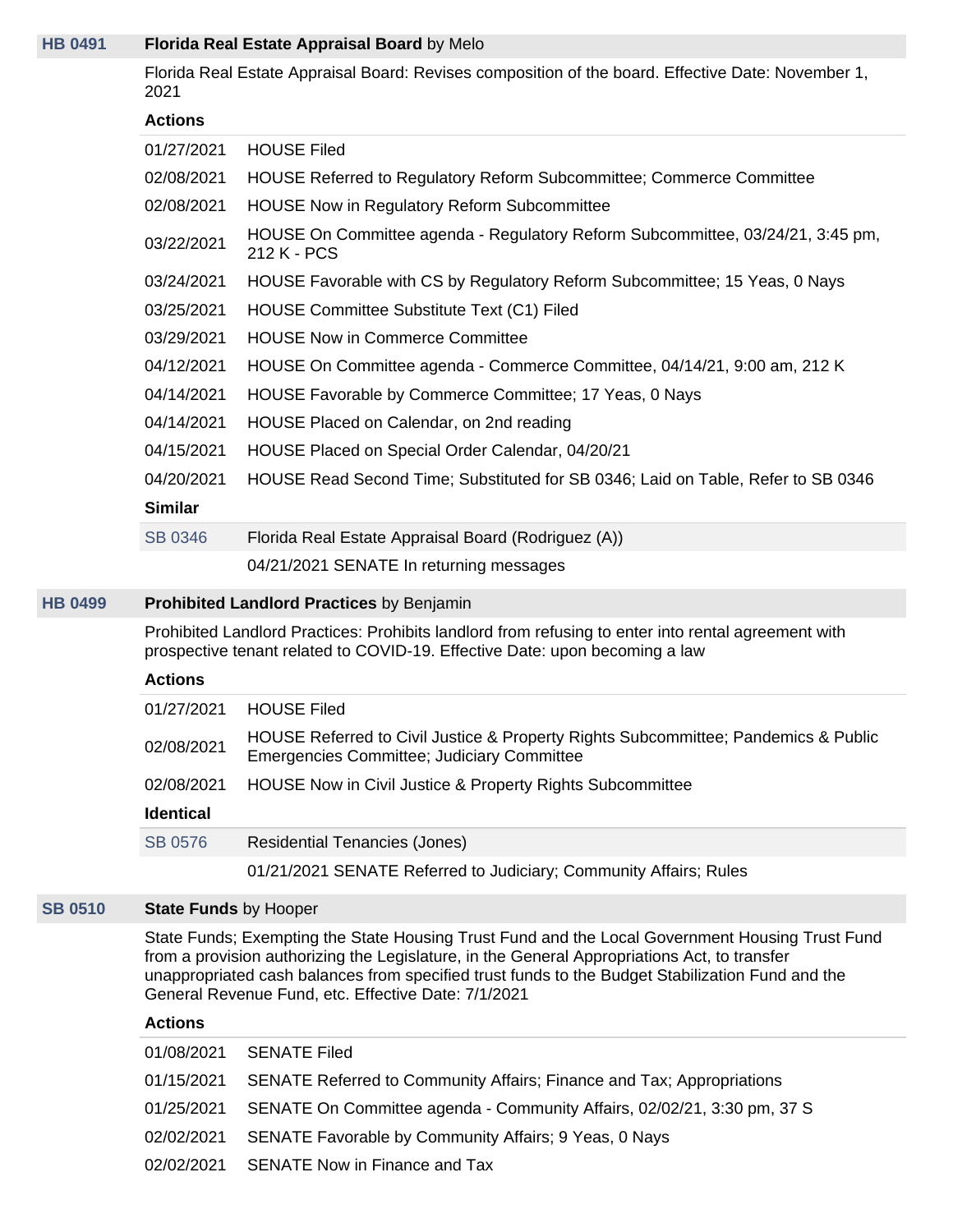| 02/08/2021       | SENATE On Committee agenda - Finance and Tax, 02/18/21, 9:00 am, 110 S                                                                     |
|------------------|--------------------------------------------------------------------------------------------------------------------------------------------|
| 02/11/2021       | Bill to be Discussed During the Office of EDR's Revenue Estimating Impact Conference,<br>02/12/21, 9:00 am, 117 K (No Votes Will Be Taken) |
| 02/18/2021       | SENATE Favorable by Finance and Tax; 7 Yeas, 1 Nay                                                                                         |
| 02/18/2021       | <b>SENATE Now in Appropriations</b>                                                                                                        |
| <b>Identical</b> |                                                                                                                                            |
| HB 0013          | State Funds (Killebrew)                                                                                                                    |
|                  |                                                                                                                                            |

02/11/2021 Bill to be Discussed During the Office of EDR's Revenue Estimating Impact Conference, 02/12/21, 9:00 am, 117 K (No Votes Will Be Taken)

## **[SB 0522](https://public.lobbytools.com/bills/56574) Vacation Rentals** by Diaz

Vacation Rentals; Requiring advertising platforms to collect and remit taxes for certain transactions; revising an exemption to the prohibition against certain local regulation of vacation rentals; preempting the regulation of advertising platforms to the state; requiring advertising platforms to adopt an antidiscrimination policy and to inform their users of the policy's provisions; authorizing the department to adopt emergency rules; providing requirements and an expiration for such rules, etc. APPROPRIATION: \$882,716 Effective Date: Except as otherwise expressly provided in this act, this act shall take effect upon becoming a law

| 01/11/2021     | <b>SENATE Filed</b>                                                                                                                        |
|----------------|--------------------------------------------------------------------------------------------------------------------------------------------|
| 01/21/2021     | SENATE Referred to Regulated Industries; Commerce and Tourism; Rules                                                                       |
| 02/08/2021     | SENATE On Committee agenda - Regulated Industries, 02/16/21, 12:30 pm, 412 K                                                               |
| 02/16/2021     | SENATE Favorable with CS by Regulated Industries; 6 Yeas, 3 Nays                                                                           |
| 02/18/2021     | <b>SENATE Committee Substitute Text (C1) Filed</b>                                                                                         |
| 02/18/2021     | SENATE Reference to Commerce and Tourism removed; Reference to Appropriations<br>added; Remaining references: Appropriations; Rules        |
| 02/18/2021     | <b>SENATE Now in Appropriations</b>                                                                                                        |
| 02/25/2021     | Bill to be Discussed During the Office of EDR's Revenue Estimating Impact Conference,<br>02/26/21, 9:00 am, 117 K (No Votes Will Be Taken) |
| 03/08/2021     | SENATE On Committee agenda - Appropriations, 03/11/21, 11:30 am, 412 K                                                                     |
| 03/11/2021     | SENATE Favorable with CS by Appropriations; 13 Yeas, 5 Nays                                                                                |
| 03/15/2021     | <b>SENATE Committee Substitute Text (C2) Filed</b>                                                                                         |
| 03/15/2021     | <b>SENATE Now in Rules</b>                                                                                                                 |
| 04/09/2021     | SENATE On Committee agenda - Rules, 04/14/21, 9:00 am, 412 K                                                                               |
| 04/14/2021     | <b>SENATE Not Considered by Rules</b>                                                                                                      |
| 04/15/2021     | SENATE On Committee agenda - Rules, 04/20/21, 8:30 am, 412 K                                                                               |
| 04/20/2021     | <b>SENATE Temporarily Postponed by Rules</b>                                                                                               |
| Compare        |                                                                                                                                            |
| <b>HB 1481</b> | Vacation Rentals (Goff-Marcil)                                                                                                             |
|                | 03/05/2021 HOUSE Now in Regulatory Reform Subcommittee                                                                                     |
| <b>SB 1988</b> | Vacation Rentals (Pizzo)                                                                                                                   |
|                | 03/04/2021 SENATE Referred to Regulated Industries; Community Affairs; Rules                                                               |
| <b>Similar</b> |                                                                                                                                            |
| HB 0219        | Vacation Rentals (Fischer)                                                                                                                 |
|                | 03/22/2021 HOUSE Temporarily Postponed by Ways & Means Committee                                                                           |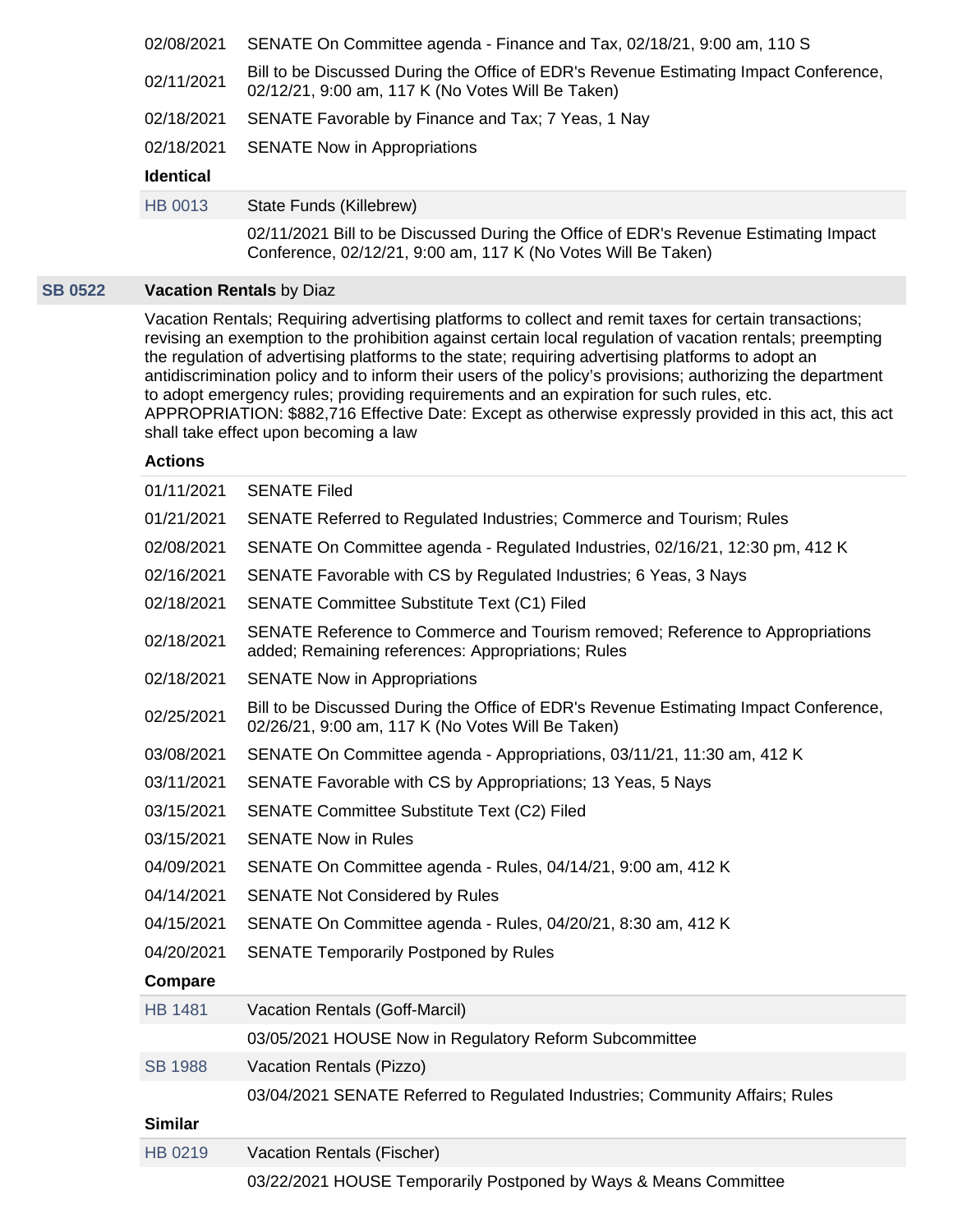## **[HB 0563](https://public.lobbytools.com/bills/57214) Tax Exemption for Affordable Housing** by Rodriguez (Ant)

Tax Exemption for Affordable Housing: Authorizes counties & municipalities to adopt ordinances to grant ad valorem tax exemptions to property owners whose properties are used for affordable housing; provides parameters for exemption; specifies procedures in event property is transferred for other purposes or exemption is improperly granted as result of certain acts by property appraiser. Effective Date: July 1, 2021

## **Actions**

| 01/28/2021       | <b>HOUSE Filed</b>                                                                                                                                          |  |  |  |  |
|------------------|-------------------------------------------------------------------------------------------------------------------------------------------------------------|--|--|--|--|
| 02/11/2021       | Bill to be Discussed During the Office of EDR's Revenue Estimating Impact Conference,<br>02/12/21, 9:00 am, 117 K (No Votes Will Be Taken)                  |  |  |  |  |
| 02/18/2021       | Bill to be Discussed During the Office of EDR's Revenue Estimating Impact Conference,<br>02/19/21, 9:00 am, 117 K (No Votes Will Be Taken)                  |  |  |  |  |
| 02/18/2021       | HOUSE Referred to Local Administration & Veterans Affairs Subcommittee; Ways &<br>Means Committee; State Affairs Committee                                  |  |  |  |  |
| 02/18/2021       | <b>HOUSE Now in Local Administration &amp; Veterans Affairs Subcommittee</b>                                                                                |  |  |  |  |
| 03/18/2021       | Bill to be Discussed During the Office of EDR's Revenue Estimating Impact Conference,<br>03/19/21, 9:00 am, 117 K (No Votes Will Be Taken)                  |  |  |  |  |
| 04/01/2021       | HOUSE Bill to be Discussed During the Office of EDR's Revenue Estimating Impact<br>Conference, 04/02/21, 9:00 am, 117 K (No Votes Will Be Taken)            |  |  |  |  |
| <b>Identical</b> |                                                                                                                                                             |  |  |  |  |
| SB 0674          | Tax Exemption for Affordable Housing (Rodriguez (A))                                                                                                        |  |  |  |  |
|                  | 04/01/2021 HOUSE Bill to be Discussed During the Office of EDR's Revenue Estimating<br>Impact Conference, 04/02/21, 9:00 am, 117 K (No Votes Will Be Taken) |  |  |  |  |
|                  | <b>Local Housing Assistance Plans by Bartleman</b>                                                                                                          |  |  |  |  |
|                  | Local Housing Assistance Plans: Revises percentages of local housing funds that must be reserved for<br>eligible housing. Effective Date: July 1, 2021      |  |  |  |  |
| <b>Actions</b>   |                                                                                                                                                             |  |  |  |  |
| 01/28/2021       | <b>HOUSE Filed</b>                                                                                                                                          |  |  |  |  |
| 02/18/2021       | HOUSE Referred to Local Administration & Veterans Affairs Subcommittee; State Affairs<br>Committee                                                          |  |  |  |  |
| 02/18/2021       | <b>HOUSE Now in Local Administration &amp; Veterans Affairs Subcommittee</b>                                                                                |  |  |  |  |
| <b>Identical</b> |                                                                                                                                                             |  |  |  |  |
| <b>SB 1068</b>   | Local Housing Assistance Plans (Taddeo)                                                                                                                     |  |  |  |  |

03/16/2021 SENATE Temporarily Postponed by Community Affairs

#### **[SB 0576](https://public.lobbytools.com/bills/56613) Residential Tenancies** by Jones

Residential Tenancies; Prohibiting a landlord from refusing to enter into a rental agreement with a prospective tenant under certain circumstances related to COVID-19, etc. Effective Date: Upon becoming a law

#### **Actions**

**[HB 0567](https://public.lobbytools.com/bills/57216)** 

| 01/12/2021 | <b>SENATE Filed</b>                                                  |  |  |  |
|------------|----------------------------------------------------------------------|--|--|--|
| 01/21/2021 | <b>SENATE Referred to Judiciary; Community Affairs; Rules</b>        |  |  |  |
| Identical  |                                                                      |  |  |  |
| HB 0499    | Prohibited Landlord Practices (Benjamin)                             |  |  |  |
|            |                                                                      |  |  |  |
|            | 02/08/2021 HOUSE Now in Civil Justice & Property Rights Subcommittee |  |  |  |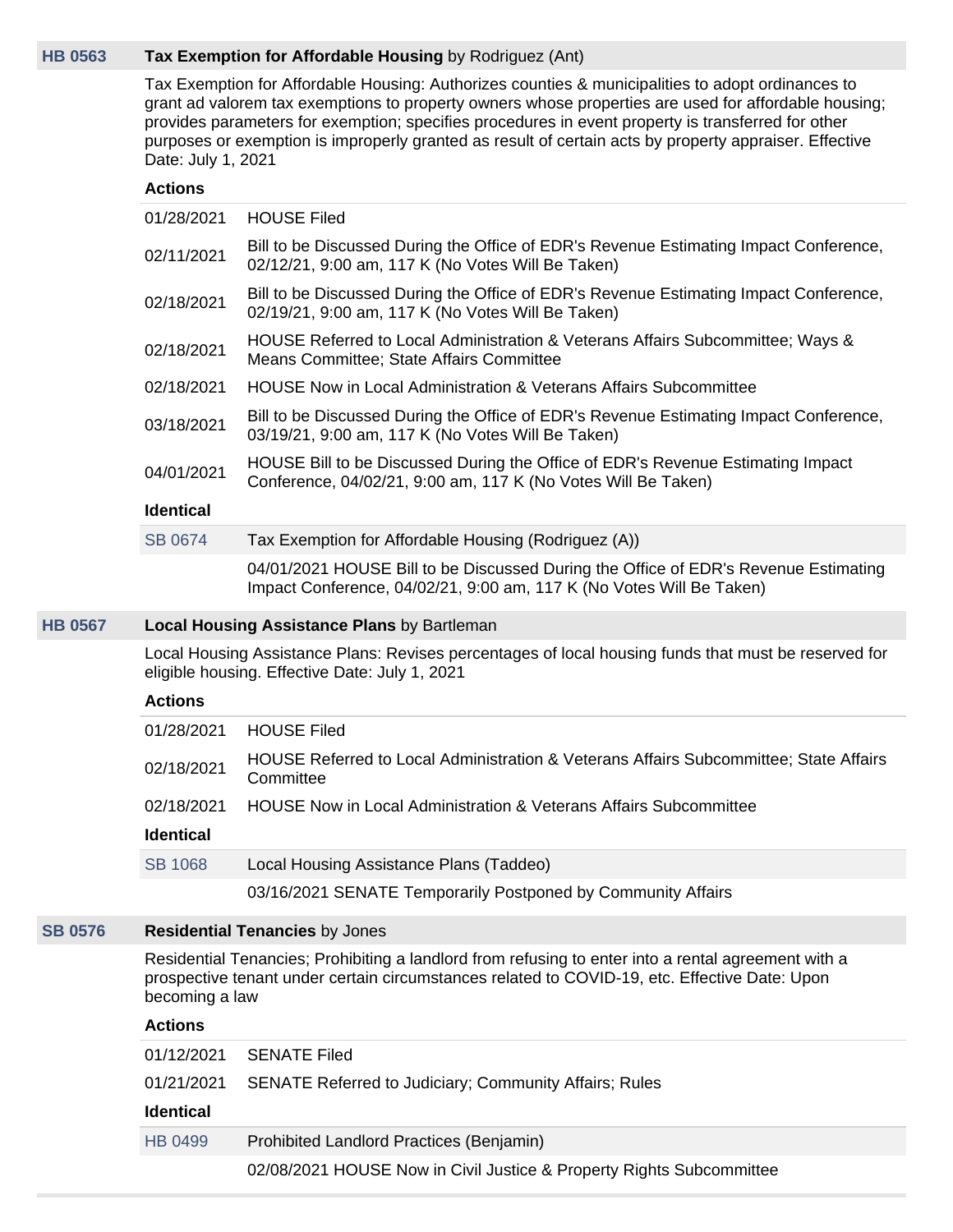## **[HB 0591](https://public.lobbytools.com/bills/57240) Required Notice to Homeowners in Mortgage Foreclosure Actions** by Koster

Required Notice to Homeowners in Mortgage Foreclosure Actions: Requires foreclosing mortgagees to provide notice to mortgagors in actions involving residential real property; provides requirements & form of such notice; requires mortgagees to file proof that they are in compliance with notice requirements; provides failure to provide notice does not affect title of real property in foreclosure. Effective Date: July 1, 2021

#### **Actions**

| 01/29/2021     | <b>HOUSE Filed</b>                                                                                                       |
|----------------|--------------------------------------------------------------------------------------------------------------------------|
| 02/18/2021     | HOUSE Referred to Civil Justice & Property Rights Subcommittee; Insurance & Banking<br>Subcommittee; Judiciary Committee |
| 02/18/2021     | HOUSE Now in Civil Justice & Property Rights Subcommittee                                                                |
| <b>Similar</b> |                                                                                                                          |
| <b>SB 1576</b> | Required Notice to Homeowners in Mortgage Foreclosure Proceedings (Rouson)                                               |
|                | 03/02/2021 SENATE Referred to Banking and Insurance; Judiciary; Rules                                                    |

#### **[HB 0615](https://public.lobbytools.com/bills/57270) Community Association Assessment Notices** by Rodriguez (Ant)

Community Association Assessment Notices: Revises provisions relating to condominium, cooperative, & homeowner's associations, including requiring affirmative acknowledgments for certain actions, specified notices to unit & parcel owners, delivery of certain invoices & account statements, & timeframes for foreclosure judgments and liens. Effective Date: July 1, 2021

| 01/29/2021     | <b>HOUSE Filed</b>                                                                                                           |  |  |  |
|----------------|------------------------------------------------------------------------------------------------------------------------------|--|--|--|
| 02/18/2021     | HOUSE Referred to Regulatory Reform Subcommittee; Civil Justice & Property Rights<br><b>Subcommittee: Commerce Committee</b> |  |  |  |
| 02/18/2021     | <b>HOUSE Now in Regulatory Reform Subcommittee</b>                                                                           |  |  |  |
| 03/04/2021     | HOUSE On Committee agenda - Regulatory Reform Subcommittee, 03/08/21, 10:00 am,<br>404 H                                     |  |  |  |
| 03/08/2021     | HOUSE Favorable with CS by Regulatory Reform Subcommittee; 16 Yeas, 0 Nays                                                   |  |  |  |
| 03/09/2021     | <b>HOUSE Committee Substitute Text (C1) Filed</b>                                                                            |  |  |  |
| 03/10/2021     | HOUSE Now in Civil Justice & Property Rights Subcommittee                                                                    |  |  |  |
| 03/26/2021     | HOUSE On Committee agenda - Civil Justice & Property Rights Subcommittee, 03/30/21,<br>12:30 pm, 404 H                       |  |  |  |
| 03/30/2021     | HOUSE Favorable by Civil Justice & Property Rights Subcommittee; 16 Yeas, 0 Nays                                             |  |  |  |
| 03/30/2021     | <b>HOUSE Now in Commerce Committee</b>                                                                                       |  |  |  |
| 04/02/2021     | HOUSE On Committee agenda - Commerce Committee, 04/06/21, 12:30 pm, 212 K                                                    |  |  |  |
| 04/06/2021     | HOUSE Favorable by Commerce Committee; 19 Yeas, 0 Nays                                                                       |  |  |  |
| 04/06/2021     | HOUSE Placed on Calendar, on 2nd reading                                                                                     |  |  |  |
| <b>Compare</b> |                                                                                                                              |  |  |  |
| SB 0630        | Community Associations (Baxley)                                                                                              |  |  |  |
|                | 04/07/2021 HOUSE In Messages                                                                                                 |  |  |  |
| <b>HB 0867</b> | <b>Community Associations (Shoaf)</b>                                                                                        |  |  |  |
|                | 04/01/2021 HOUSE Placed on Calendar, on 2nd reading                                                                          |  |  |  |
| <b>HB 1005</b> | Investment of Condominium Association Funds (Killebrew)                                                                      |  |  |  |
|                | 02/26/2021 HOUSE Now in Insurance & Banking Subcommittee                                                                     |  |  |  |
| <b>SB 1490</b> | Investments by Condominium Associations (Pizzo)                                                                              |  |  |  |
|                |                                                                                                                              |  |  |  |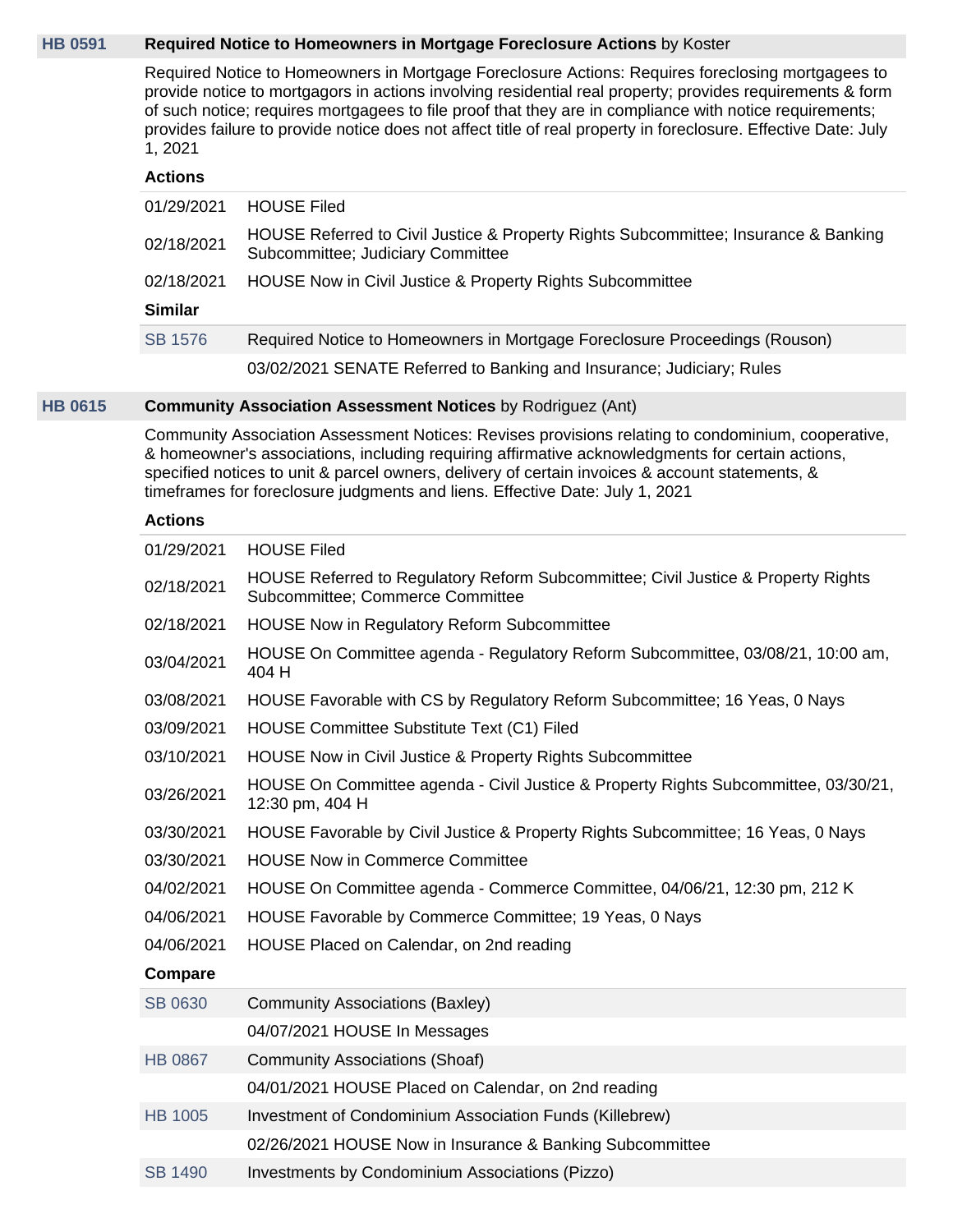| 03/29/2021 SENATE Now in Rules |  |  |  |  |  |
|--------------------------------|--|--|--|--|--|
|--------------------------------|--|--|--|--|--|

| <b>Similar</b>   | UJIZJIZUZ I JENATE NUW III KUIGS                                                                                                                                                                                                                                                                                                                                                                                                                                                                                                               |  |  |  |  |  |
|------------------|------------------------------------------------------------------------------------------------------------------------------------------------------------------------------------------------------------------------------------------------------------------------------------------------------------------------------------------------------------------------------------------------------------------------------------------------------------------------------------------------------------------------------------------------|--|--|--|--|--|
| <b>SB 0056</b>   | Community Association Assessment Notices (Rodriguez (A))                                                                                                                                                                                                                                                                                                                                                                                                                                                                                       |  |  |  |  |  |
|                  | 03/25/2021 HOUSE In Messages                                                                                                                                                                                                                                                                                                                                                                                                                                                                                                                   |  |  |  |  |  |
|                  | Tax Exemption for Affordable Housing by Rodriguez (A)                                                                                                                                                                                                                                                                                                                                                                                                                                                                                          |  |  |  |  |  |
|                  | Tax Exemption for Affordable Housing; Authorizing counties and municipalities to adopt ordinances to<br>grant ad valorem tax exemptions to property owners whose properties are used for the governmental or<br>public purpose of providing affordable housing to certain persons or families; specifying procedures in<br>the event property is transferred for other purposes; specifying procedures in the event an exemption is<br>improperly granted as a result of certain acts by the property appraiser, etc. Effective Date: 7/1/2021 |  |  |  |  |  |
| <b>Actions</b>   |                                                                                                                                                                                                                                                                                                                                                                                                                                                                                                                                                |  |  |  |  |  |
| 01/15/2021       | <b>SENATE Filed</b>                                                                                                                                                                                                                                                                                                                                                                                                                                                                                                                            |  |  |  |  |  |
| 01/28/2021       | SENATE Referred to Community Affairs; Finance and Tax; Appropriations                                                                                                                                                                                                                                                                                                                                                                                                                                                                          |  |  |  |  |  |
| 02/11/2021       | Bill to be Discussed During the Office of EDR's Revenue Estimating Impact Conference,<br>02/12/21, 9:00 am, 117 K (No Votes Will Be Taken)                                                                                                                                                                                                                                                                                                                                                                                                     |  |  |  |  |  |
| 02/18/2021       | Bill to be Discussed During the Office of EDR's Revenue Estimating Impact Conference,<br>02/19/21, 9:00 am, 117 K (No Votes Will Be Taken)                                                                                                                                                                                                                                                                                                                                                                                                     |  |  |  |  |  |
| 03/18/2021       | Bill to be Discussed During the Office of EDR's Revenue Estimating Impact Conference,<br>03/19/21, 9:00 am, 117 K (No Votes Will Be Taken)                                                                                                                                                                                                                                                                                                                                                                                                     |  |  |  |  |  |
| 04/01/2021       | HOUSE Bill to be Discussed During the Office of EDR's Revenue Estimating Impact<br>Conference, 04/02/21, 9:00 am, 117 K (No Votes Will Be Taken)                                                                                                                                                                                                                                                                                                                                                                                               |  |  |  |  |  |
| <b>Identical</b> |                                                                                                                                                                                                                                                                                                                                                                                                                                                                                                                                                |  |  |  |  |  |
| <b>HB 0563</b>   | Tax Exemption for Affordable Housing (Rodriguez (Ant))                                                                                                                                                                                                                                                                                                                                                                                                                                                                                         |  |  |  |  |  |
|                  | 04/01/2021 HOUSE Bill to be Discussed During the Office of EDR's Revenue Estimating<br>Impact Conference, 04/02/21, 9:00 am, 117 K (No Votes Will Be Taken)                                                                                                                                                                                                                                                                                                                                                                                    |  |  |  |  |  |
|                  | <b>County and Municipal Code Enforcement by Overdorf</b>                                                                                                                                                                                                                                                                                                                                                                                                                                                                                       |  |  |  |  |  |

County and Municipal Code Enforcement: Prohibits code inspectors and code enforcement officers from initiating investigations or initiating enforcement proceedings of potential violations of codes & ordinances by way of anonymous complaints; requires complainants to provide specified information to report potential code or ordinance violations; specifies actions local government may take if person falsely claims fear of retaliation or status-based legal jeopardy to make false complaint. Effective Date: July 1, 2021

# **Actions**

**[SB 0674](https://public.lobbytools.com/bills/56720)** 

**[HB 0883](https://public.lobbytools.com/bills/58168)** 

| 02/10/2021 | <b>HOUSE Filed</b>                                                                                                                                    |
|------------|-------------------------------------------------------------------------------------------------------------------------------------------------------|
| 02/22/2021 | <b>HOUSE Referred to Local Administration &amp; Veterans Affairs Subcommittee; Public</b><br>Integrity & Elections Committee; State Affairs Committee |
| 02/22/2021 | <b>HOUSE Now in Local Administration &amp; Veterans Affairs Subcommittee</b>                                                                          |
| 03/05/2021 | HOUSE On Committee agenda - Local Administration & Veterans Affairs Subcommittee,<br>03/09/21, 9:30 am, 404 H                                         |
| 03/09/2021 | HOUSE Favorable with CS by Local Administration & Veterans Affairs Subcommittee; 13<br>Yeas, 4 Nays                                                   |
| 03/09/2021 | HOUSE Committee Substitute Text (C1) Filed                                                                                                            |
| 03/10/2021 | HOUSE Now in Public Integrity & Elections Committee                                                                                                   |
| 03/25/2021 | HOUSE On Committee agenda - Public Integrity & Elections Committee, 03/29/21, 10:15<br>am, 404 H                                                      |
| 03/29/2021 | HOUSE Favorable with CS by Public Integrity & Elections Committee; 16 Yeas, 1 Nay                                                                     |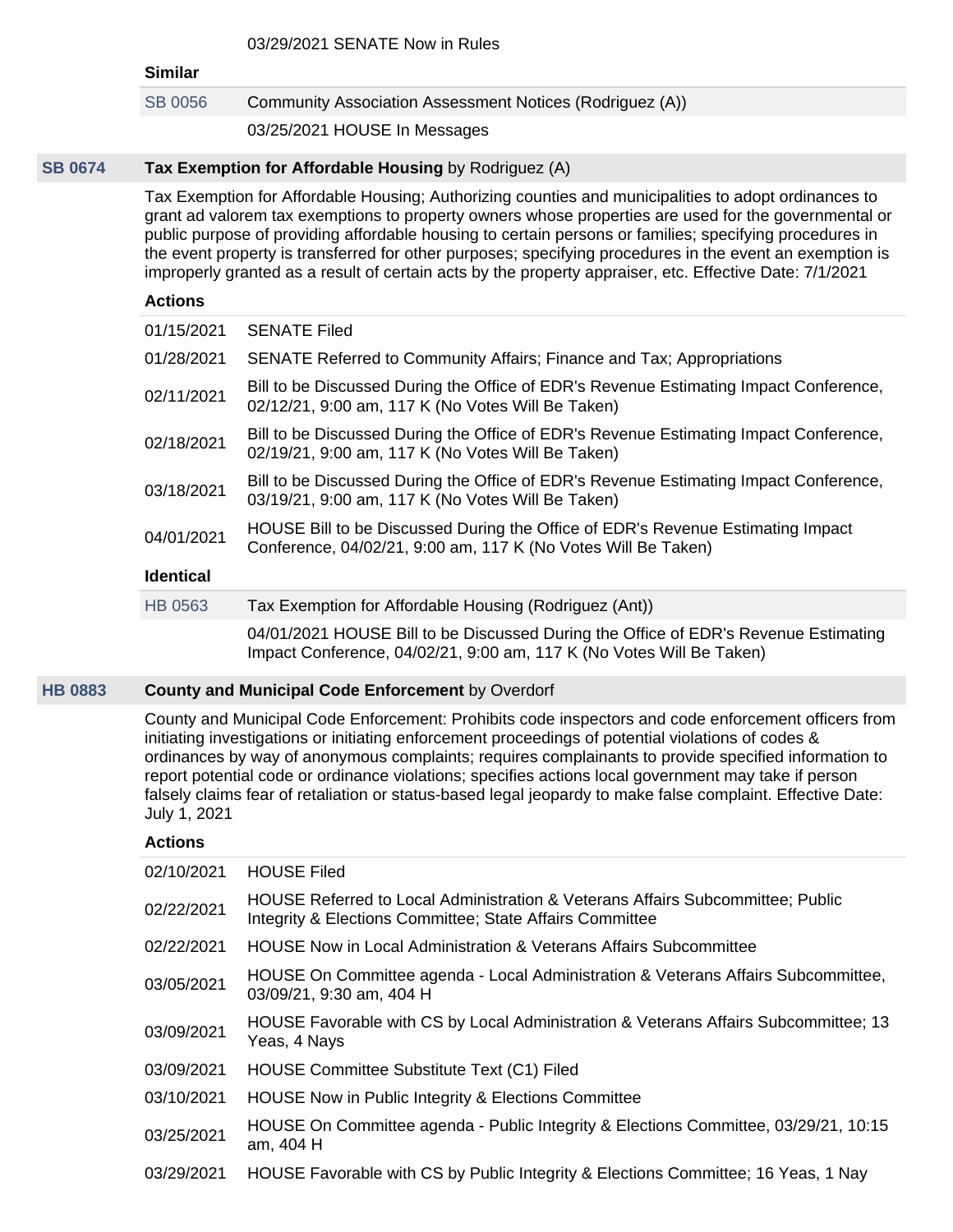| 03/30/2021     | HOUSE Committee Substitute Text (C2) Filed                                    |  |  |  |
|----------------|-------------------------------------------------------------------------------|--|--|--|
| 04/01/2021     | <b>HOUSE Now in State Affairs Committee</b>                                   |  |  |  |
| 04/13/2021     | HOUSE On Committee agenda - State Affairs Committee, 04/15/21, 9:00 am, 212 K |  |  |  |
| 04/15/2021     | HOUSE Favorable with CS by State Affairs Committee; 19 Yeas, 0 Nays           |  |  |  |
| 04/15/2021     | HOUSE Committee Substitute Text (C3) Filed                                    |  |  |  |
| 04/16/2021     | HOUSE Placed on Calendar, on 2nd reading                                      |  |  |  |
| <b>Similar</b> |                                                                               |  |  |  |
| <b>SB 0060</b> | County and Municipal Code Enforcement (Bradley)                               |  |  |  |
|                |                                                                               |  |  |  |

03/25/2021 HOUSE In Messages

## **[HB 0965](https://public.lobbytools.com/bills/58378) Florida Housing Finance Corporation** by Roth

Florida Housing Finance Corporation: Provides corporation, rather than SBA, act as state fiscal agency to make certain determinations; revises authority for interest rates of corporation bonds; removes authority of SBA to authorize different interest rate for bonds; removes requirement that classifications be consistent with rules adopted by SBA; removes cap on contributions that service providers may make to candidate for member of SBA. Effective Date: July 1, 2021

#### **Actions**

| 02/12/2021     | <b>HOUSE Filed</b><br>HOUSE Referred to Ways & Means Committee; State Affairs Committee; Appropriations       |
|----------------|---------------------------------------------------------------------------------------------------------------|
| 02/26/2021     | Committee                                                                                                     |
| 02/26/2021     | <b>HOUSE Now in Ways &amp; Means Committee</b>                                                                |
| 03/29/2021     | HOUSE On Committee agenda - Ways & Means Committee, 03/31/21, 9:00 am, 17 H                                   |
| 03/31/2021     | HOUSE Favorable by Ways & Means Committee; 17 Yeas 0 Nays                                                     |
| 03/31/2021     | <b>HOUSE Now in State Affairs Committee</b>                                                                   |
| <b>Similar</b> |                                                                                                               |
| <b>SB 1160</b> | Florida Housing Finance Corporation (Rodriguez (A))                                                           |
|                | 02/18/2021 SENATE Referred to Community Affairs; Governmental Oversight and<br>Accountability; Appropriations |

## **[SB 0996](https://public.lobbytools.com/bills/57437) Community Associations** by Garcia

Community Associations; Specifying requirements for the contents, delivery, and posting of certain association notices; providing that certain associations have the right to seek judicial review, appeal decisions, and represent unit or parcel owners in certain proceedings; providing and revising the parties considered as the defendants in a tax suit; providing unit or parcel owners' options for defending a tax suit; providing that a condominium association may take certain actions relating to a challenge to ad valorem taxes in its own name or on behalf of unit owners, etc. Effective Date: 7/1/2021

| 02/02/2021 | <b>SENATE Filed</b>                                                                                                                        |
|------------|--------------------------------------------------------------------------------------------------------------------------------------------|
| 02/10/2021 | SENATE Referred to Regulated Industries; Finance and Tax; Appropriations                                                                   |
| 02/22/2021 | SENATE On Committee agenda - Regulated Industries, 03/01/21, 4:00 pm, 412 K                                                                |
| 03/01/2021 | SENATE Favorable by Regulated Industries; 9 Yeas, 0 Nays                                                                                   |
| 03/02/2021 | SENATE Now in Finance and Tax                                                                                                              |
| 03/04/2021 | Bill to be Discussed During the Office of EDR's Revenue Estimating Impact Conference,<br>03/04/21, 9:00 am, 117 K (No Votes Will Be Taken) |
| 03/11/2021 | Bill to be Discussed During the Office of EDR's Revenue Estimating Impact Conference,<br>03/12/21, 9:00 am, 117 K (No Votes Will Be Taken) |
|            |                                                                                                                                            |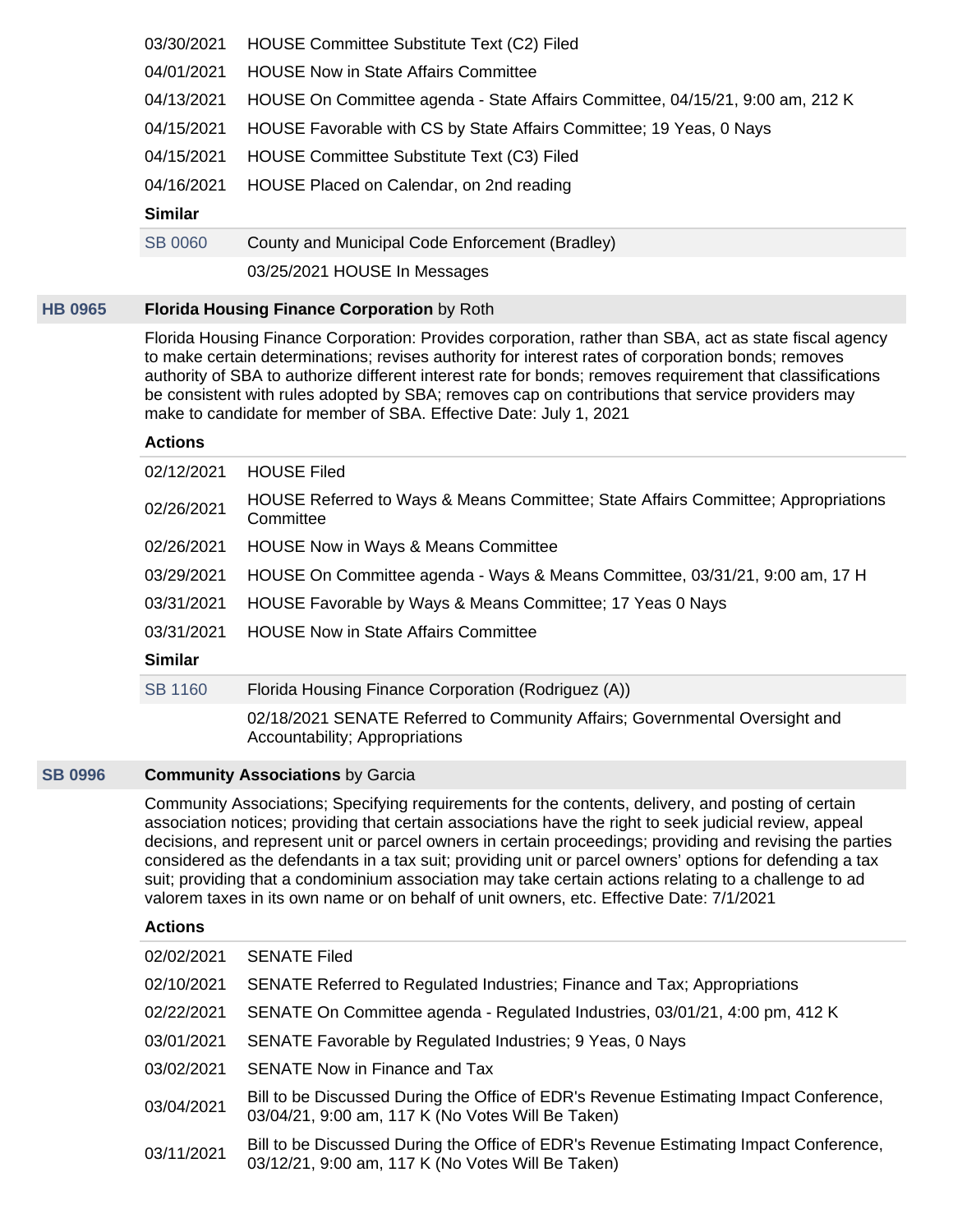|                | 03/15/2021<br>03/18/2021<br>03/19/2021<br>04/21/2021<br>04/21/2021<br>04/22/2021<br>04/22/2021<br>Compare<br><b>SB 1998</b>                                                                                                                                                                                                                                                                                                                                                                                                                                                            | SENATE On Committee agenda - Finance and Tax, 03/18/21, 9:00 am, 110 S<br>SENATE Favorable by Finance and Tax; 8 Yeas, 0 Nays<br><b>SENATE Now in Appropriations</b><br>SENATE On Committee agenda - Appropriations, 04/21/21, 4:30 pm, 412 K<br>SENATE Favorable by Appropriations; 19 Yeas, 0 Nays<br>SENATE Placed on Calendar, on 2nd reading<br>SENATE Placed on Special Order Calendar, 04/26/21<br>Condominium Associations (Pizzo) |  |
|----------------|----------------------------------------------------------------------------------------------------------------------------------------------------------------------------------------------------------------------------------------------------------------------------------------------------------------------------------------------------------------------------------------------------------------------------------------------------------------------------------------------------------------------------------------------------------------------------------------|--------------------------------------------------------------------------------------------------------------------------------------------------------------------------------------------------------------------------------------------------------------------------------------------------------------------------------------------------------------------------------------------------------------------------------------------|--|
|                | <b>Identical</b>                                                                                                                                                                                                                                                                                                                                                                                                                                                                                                                                                                       | 03/04/2021 SENATE Referred to Regulated Industries; Criminal Justice; Rules                                                                                                                                                                                                                                                                                                                                                                |  |
|                | <b>HB 0649</b>                                                                                                                                                                                                                                                                                                                                                                                                                                                                                                                                                                         |                                                                                                                                                                                                                                                                                                                                                                                                                                            |  |
|                |                                                                                                                                                                                                                                                                                                                                                                                                                                                                                                                                                                                        | Petition for Objection to Assessment (Fernandez-Barquin)<br>04/19/2021 SENATE Received; Referred to Appropriations                                                                                                                                                                                                                                                                                                                         |  |
|                |                                                                                                                                                                                                                                                                                                                                                                                                                                                                                                                                                                                        |                                                                                                                                                                                                                                                                                                                                                                                                                                            |  |
| <b>SB 1068</b> |                                                                                                                                                                                                                                                                                                                                                                                                                                                                                                                                                                                        | <b>Local Housing Assistance Plans by Taddeo</b>                                                                                                                                                                                                                                                                                                                                                                                            |  |
|                |                                                                                                                                                                                                                                                                                                                                                                                                                                                                                                                                                                                        | Local Housing Assistance Plans; Revising the percentages of local housing funds which must be<br>reserved for eligible housing, etc. Effective Date: 7/1/2021                                                                                                                                                                                                                                                                              |  |
|                | <b>Actions</b>                                                                                                                                                                                                                                                                                                                                                                                                                                                                                                                                                                         |                                                                                                                                                                                                                                                                                                                                                                                                                                            |  |
|                | 02/04/2021                                                                                                                                                                                                                                                                                                                                                                                                                                                                                                                                                                             | <b>SENATE Filed</b>                                                                                                                                                                                                                                                                                                                                                                                                                        |  |
|                | 02/10/2021                                                                                                                                                                                                                                                                                                                                                                                                                                                                                                                                                                             | SENATE Referred to Community Affairs; Appropriations Subcommittee on<br>Transportation, Tourism, and Economic Development; Appropriations                                                                                                                                                                                                                                                                                                  |  |
|                | 03/11/2021                                                                                                                                                                                                                                                                                                                                                                                                                                                                                                                                                                             | SENATE On Committee agenda - Community Affairs, 03/16/21, 9:00 am, 37 S                                                                                                                                                                                                                                                                                                                                                                    |  |
|                | 03/16/2021                                                                                                                                                                                                                                                                                                                                                                                                                                                                                                                                                                             | <b>SENATE Temporarily Postponed by Community Affairs</b>                                                                                                                                                                                                                                                                                                                                                                                   |  |
|                | <b>Identical</b>                                                                                                                                                                                                                                                                                                                                                                                                                                                                                                                                                                       |                                                                                                                                                                                                                                                                                                                                                                                                                                            |  |
|                | <b>HB 0567</b>                                                                                                                                                                                                                                                                                                                                                                                                                                                                                                                                                                         | Local Housing Assistance Plans (Bartleman)                                                                                                                                                                                                                                                                                                                                                                                                 |  |
|                |                                                                                                                                                                                                                                                                                                                                                                                                                                                                                                                                                                                        | 02/18/2021 HOUSE Now in Local Administration & Veterans Affairs Subcommittee                                                                                                                                                                                                                                                                                                                                                               |  |
| <b>SB 1160</b> |                                                                                                                                                                                                                                                                                                                                                                                                                                                                                                                                                                                        | Florida Housing Finance Corporation by Rodriguez (A)                                                                                                                                                                                                                                                                                                                                                                                       |  |
|                | Florida Housing Finance Corporation; Designating the corporation, rather than the State Board of<br>Administration, as the state fiscal agency to make determinations in connection with specified bonds;<br>requiring the executive director to annually report specified information to the board of directors, rather<br>than the State Board of Administration; deleting a prohibition on service providers making contributions<br>in excess of \$100 to candidates for membership on the State Board of Administration other than the<br>Governor, etc. Effective Date: 7/1/2021 |                                                                                                                                                                                                                                                                                                                                                                                                                                            |  |
|                | <b>Actions</b>                                                                                                                                                                                                                                                                                                                                                                                                                                                                                                                                                                         |                                                                                                                                                                                                                                                                                                                                                                                                                                            |  |
|                | 02/09/2021                                                                                                                                                                                                                                                                                                                                                                                                                                                                                                                                                                             | <b>SENATE Filed</b>                                                                                                                                                                                                                                                                                                                                                                                                                        |  |
|                | 02/18/2021                                                                                                                                                                                                                                                                                                                                                                                                                                                                                                                                                                             | SENATE Referred to Community Affairs; Governmental Oversight and Accountability;<br>Appropriations                                                                                                                                                                                                                                                                                                                                         |  |
|                | <b>Similar</b>                                                                                                                                                                                                                                                                                                                                                                                                                                                                                                                                                                         |                                                                                                                                                                                                                                                                                                                                                                                                                                            |  |
|                | HB 0965                                                                                                                                                                                                                                                                                                                                                                                                                                                                                                                                                                                | Florida Housing Finance Corporation (Roth)                                                                                                                                                                                                                                                                                                                                                                                                 |  |
|                |                                                                                                                                                                                                                                                                                                                                                                                                                                                                                                                                                                                        | 03/31/2021 HOUSE Now in State Affairs Committee                                                                                                                                                                                                                                                                                                                                                                                            |  |
|                |                                                                                                                                                                                                                                                                                                                                                                                                                                                                                                                                                                                        |                                                                                                                                                                                                                                                                                                                                                                                                                                            |  |

# **[HB 1193](https://public.lobbytools.com/bills/58663) Court Records of Eviction Proceedings** by Aloupis, Jr.

**[SB 1068](https://public.lobbytools.com/bills/57755)** 

Court Records of Eviction Proceedings: Authorizes tenants & mobile home owners who are defendants in certain eviction proceedings to file motion with court to have records of such proceedings sealed & to have their names substituted on progress docket under certain conditions; requires court to grant such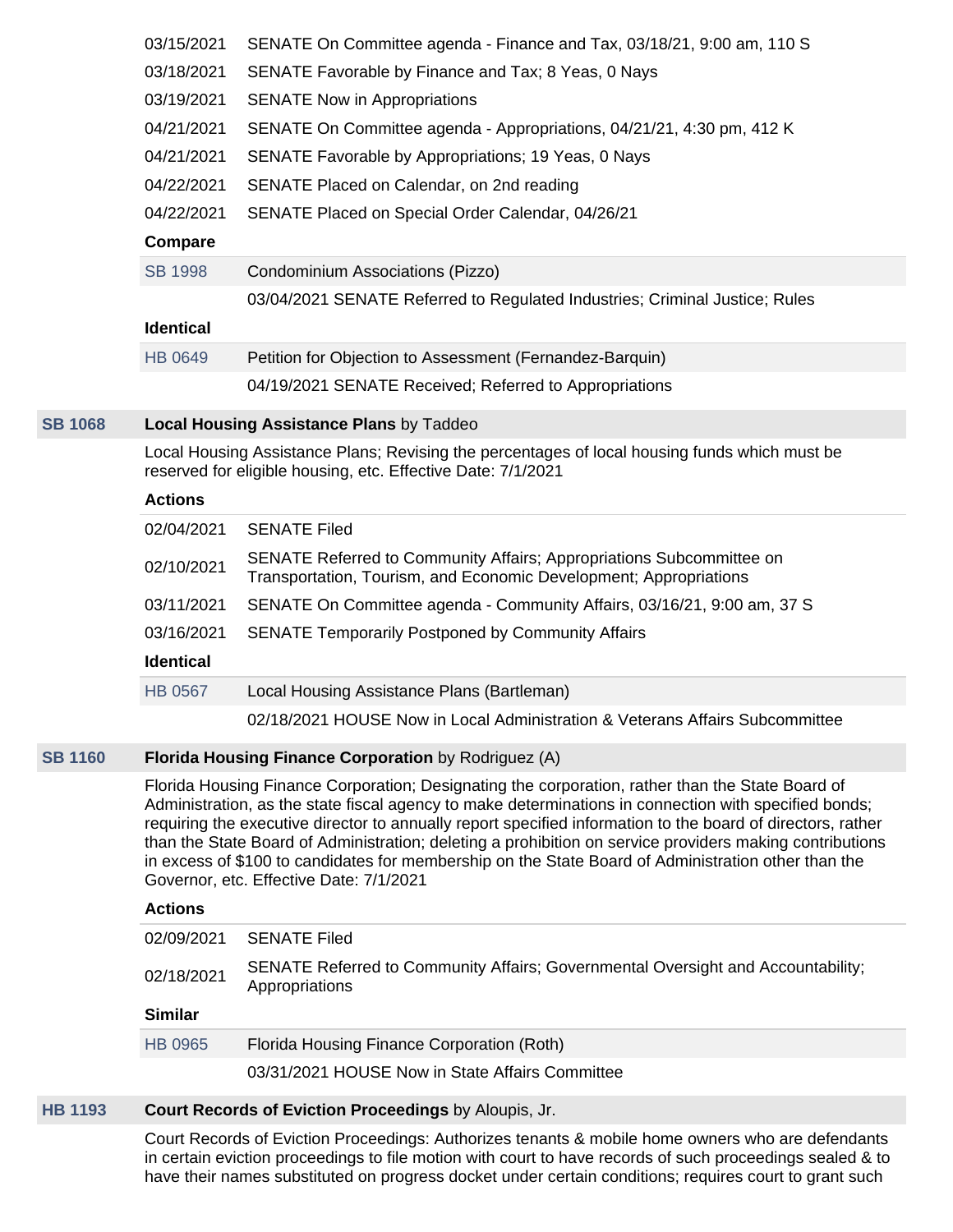motions if certain requirements are met; requires court to substitute defendant's name on progress docket if judgment is entered in favor of defendant; provides retroactive applicability. Effective Date: July 1, 2021

#### **Actions**

| 02/22/2021     | <b>HOUSE Filed</b>                                                                                                                                    |  |  |
|----------------|-------------------------------------------------------------------------------------------------------------------------------------------------------|--|--|
| 02/28/2021     | HOUSE Referred to Civil Justice & Property Rights Subcommittee; Justice Appropriations<br>Subcommittee; Judiciary Committee                           |  |  |
| 02/28/2021     | HOUSE Now in Civil Justice & Property Rights Subcommittee                                                                                             |  |  |
| 03/16/2021     | HOUSE On Committee agenda - Civil Justice & Property Rights Subcommittee, 03/18/21,<br>5:15 pm, 17 H                                                  |  |  |
| 03/18/2021     | HOUSE Favorable by Civil Justice & Property Rights Subcommittee; 18 Yeas, 0 Nays                                                                      |  |  |
| 03/18/2021     | <b>HOUSE Now in Justice Appropriations Subcommittee</b>                                                                                               |  |  |
| 03/25/2021     | Bill to be Discussed During the Office of EDR's Revenue Estimating Impact Conference,<br>03/26/21, 9:00 am, 117 K (No Votes Will Be Taken)            |  |  |
| 03/26/2021     | HOUSE On Committee agenda - Justice Appropriations Subcommittee, 03/30/21, 9:00<br>am, 212 K                                                          |  |  |
| 03/30/2021     | HOUSE Favorable with CS by Justice Appropriations Subcommittee; 15 Yeas, 0 Nays                                                                       |  |  |
| 03/30/2021     | <b>HOUSE Committee Substitute Text (C1) Filed</b>                                                                                                     |  |  |
| 04/01/2021     | <b>HOUSE Now in Judiciary Committee</b>                                                                                                               |  |  |
| 04/02/2021     | HOUSE On Committee agenda - Judiciary Committee, 04/06/21, 9:00 am, 404 H                                                                             |  |  |
| 04/06/2021     | HOUSE Favorable by Judiciary Committee; 16 Yeas, 0 Nays                                                                                               |  |  |
| 04/06/2021     | HOUSE Placed on Calendar, on 2nd reading                                                                                                              |  |  |
| 04/08/2021     | HOUSE Placed on Special Order Calendar, 04/15/21                                                                                                      |  |  |
| 04/15/2021     | HOUSE Read Second Time; Amendment Adopted (272267); Read Third Time; Passed<br>(Vote: 115 Yeas / 1 Nay); Immediately certified                        |  |  |
| 04/15/2021     | <b>HOUSE Engrossed Text (E1) Filed</b>                                                                                                                |  |  |
| 04/15/2021     | <b>SENATE In Messages</b>                                                                                                                             |  |  |
| 04/19/2021     | <b>SENATE Received; Referred to Rules</b>                                                                                                             |  |  |
| Compare        |                                                                                                                                                       |  |  |
| <b>SB 1748</b> | Public Records/Court Records of Eviction Proceedings (Jones)                                                                                          |  |  |
|                | 03/04/2021 SENATE Referred to Judiciary; Appropriations; Rules                                                                                        |  |  |
| <b>Similar</b> |                                                                                                                                                       |  |  |
| <b>SB 1746</b> | Court Records of Eviction Proceedings (Jones)                                                                                                         |  |  |
|                | 03/25/2021 Bill to be Discussed During the Office of EDR's Revenue Estimating Impact<br>Conference, 03/26/21, 9:00 am, 117 K (No Votes Will Be Taken) |  |  |
| Linked         |                                                                                                                                                       |  |  |
| <b>HB 1195</b> | Pub. Rec./Court Records of Eviction Proceedings (Aloupis, Jr.)                                                                                        |  |  |
|                | 04/19/2021 SENATE Received; Referred to Rules                                                                                                         |  |  |

## **[SB 1208](https://public.lobbytools.com/bills/58199) Resiliency Energy Environment Florida (REEF) Program** by Rodriguez (A)

Resiliency Energy Environment Florida (REEF) Program; Specifying that a property owner may apply to a REEF program for certain purposes; providing that costs incurred by the REEF program may be collected as a non-ad valorem assessment; revising the written disclosure statement required to be given by sellers to prospective purchasers when executing a contract for the sale and purchase of certain properties; prohibiting a contractor from engaging in certain practices regarding pricing of qualifying improvements on residential real properties, etc. Effective Date: 7/1/2021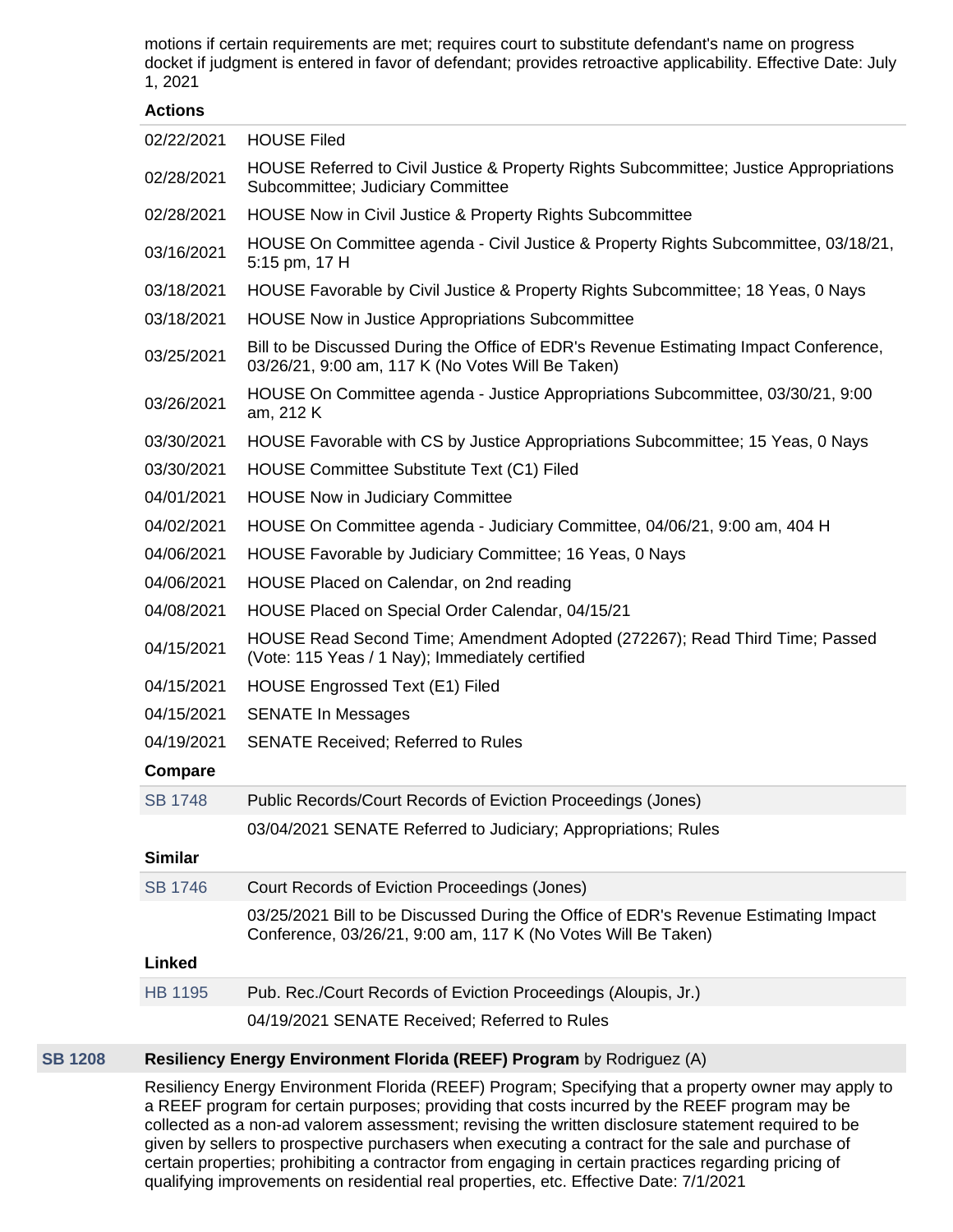## **Actions**

| 02/10/2021     | <b>SENATE Filed</b>                                                     |  |  |  |
|----------------|-------------------------------------------------------------------------|--|--|--|
| 02/18/2021     | SENATE Referred to Community Affairs; Finance and Tax; Appropriations   |  |  |  |
| 03/05/2021     | SENATE On Committee agenda - Community Affairs, 03/10/21, 8:00 am, 37 S |  |  |  |
| 03/10/2021     | SENATE Favorable with CS by Community Affairs; 9 Yeas, 0 Nays           |  |  |  |
| 03/12/2021     | <b>SENATE Committee Substitute Text (C1) Filed</b>                      |  |  |  |
| 03/12/2021     | SENATE Now in Finance and Tax                                           |  |  |  |
| 03/15/2021     | SENATE On Committee agenda - Finance and Tax, 03/18/21, 9:00 am, 110 S  |  |  |  |
| 03/18/2021     | SENATE Favorable with CS by Finance and Tax; 8 Yeas, 0 Nays             |  |  |  |
| 03/19/2021     | <b>SENATE Committee Substitute Text (C2) Filed</b>                      |  |  |  |
| 03/19/2021     | <b>SENATE Now in Appropriations</b>                                     |  |  |  |
| Compare        |                                                                         |  |  |  |
| <b>HB 0387</b> | Improvements to Real Property (Fine)                                    |  |  |  |
|                | 04/19/2021 HOUSE Placed on Calendar, on 2nd reading                     |  |  |  |

## **[SB 1254](https://public.lobbytools.com/bills/58336) Ad Valorem Assessments** by Bean

Ad Valorem Assessments; Adding exceptions to the definition of the term "change of ownership" for purposes of a certain homestead assessment limitation; providing that changes, additions, or improvements, including ancillary improvements, to nonhomestead residential property damaged or destroyed by misfortune or calamity must be assessed upon substantial completion; providing that certain changes, additions, or improvements must be reassessed at just value in subsequent years, etc. Effective Date: 7/1/2021

## **Actions**

| 02/11/2021     | <b>SENATE Filed</b>                                                                                                                        |  |  |  |
|----------------|--------------------------------------------------------------------------------------------------------------------------------------------|--|--|--|
| 02/18/2021     | SENATE Referred to Community Affairs; Finance and Tax; Appropriations                                                                      |  |  |  |
| 03/19/2021     | SENATE On Committee agenda - Community Affairs, 03/24/21, 8:30 am, 37 S                                                                    |  |  |  |
| 03/24/2021     | SENATE Favorable by Community Affairs; 8 Yeas, 0 Nays                                                                                      |  |  |  |
| 03/24/2021     | <b>SENATE Now in Finance and Tax</b>                                                                                                       |  |  |  |
| 03/25/2021     | Bill to be Discussed During the Office of EDR's Revenue Estimating Impact Conference,<br>03/26/21, 9:00 am, 117 K (No Votes Will Be Taken) |  |  |  |
| 03/26/2021     | SENATE On Committee agenda - Finance and Tax, 03/31/21, 11:00 am, 110 S                                                                    |  |  |  |
| 03/31/2021     | SENATE Favorable with CS by Finance and Tax; 8 Yeas, 0 Nays                                                                                |  |  |  |
| 04/01/2021     | <b>SENATE Committee Substitute Text (C1) Filed</b>                                                                                         |  |  |  |
| 04/02/2021     | <b>SENATE Now in Appropriations</b>                                                                                                        |  |  |  |
| Compare        |                                                                                                                                            |  |  |  |
| HB 1519        | Homestead Exemptions (Duggan)                                                                                                              |  |  |  |
|                | 04/19/2021 SENATE Received; Referred to Appropriations                                                                                     |  |  |  |
| <b>SB 7068</b> | Taxation (Finance and Tax)                                                                                                                 |  |  |  |
|                | 04/22/2021 SENATE Placed on Special Order Calendar, 04/26/21                                                                               |  |  |  |

## **[SB 1648](https://public.lobbytools.com/bills/58797) Waiver of Fees for Affordable Housing Construction** by Powell

Waiver of Fees for Affordable Housing Construction; Authorizing local governments to waive fees associated with enforcing the Florida Building Code for costs relating to the construction of affordable housing; authorizing local governments to adopt ordinances exempting permits relating to the construction of affordable housing from certain fees, etc. Effective Date: 7/1/2021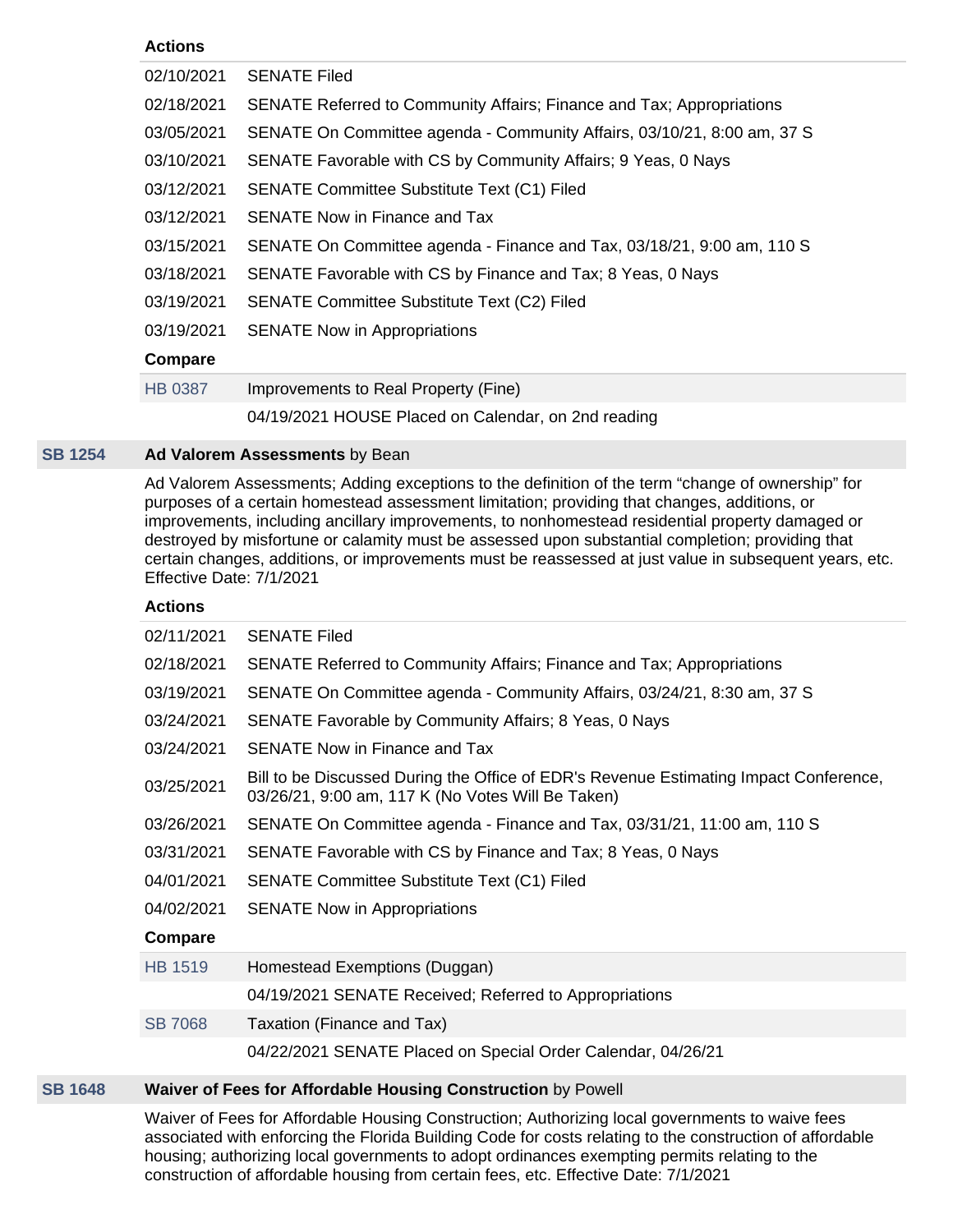## **Actions**

| 02/24/2021     | <b>SENATE Filed</b>                                                          |  |  |
|----------------|------------------------------------------------------------------------------|--|--|
| 03/04/2021     | SENATE Referred to Community Affairs; Regulated Industries; Appropriations   |  |  |
| Compare        |                                                                              |  |  |
| <b>HB 1017</b> | Fees for the Enforcement of Florida Building Code (Rayner)                   |  |  |
|                | 02/26/2021 HOUSE Now in Local Administration & Veterans Affairs Subcommittee |  |  |

## **[SB 1746](https://public.lobbytools.com/bills/58888) Court Records of Eviction Proceedings** by Jones

Court Records of Eviction Proceedings; Authorizing tenants and mobile home owners who are defendants in certain eviction proceedings to file a motion with the court to have the records of such proceedings sealed and to have their names substituted on the progress docket under certain conditions; requiring the court to grant such motions if certain requirements are met; requiring the court to substitute a defendant's name on the progress docket if a judgment is entered in favor of the defendant; prohibiting the court from charging certain fees; providing retroactive applicability, etc. Effective Date: 7/1/2021

#### **Actions**

| 02/25/2021     | <b>SENATE Filed</b>                                                                                                                        |  |  |
|----------------|--------------------------------------------------------------------------------------------------------------------------------------------|--|--|
| 03/04/2021     | <b>SENATE Referred to Judiciary; Appropriations; Rules</b>                                                                                 |  |  |
| 03/25/2021     | Bill to be Discussed During the Office of EDR's Revenue Estimating Impact Conference,<br>03/26/21, 9:00 am, 117 K (No Votes Will Be Taken) |  |  |
| Compare        |                                                                                                                                            |  |  |
| HB 1195        | Pub. Rec./Court Records of Eviction Proceedings (Aloupis, Jr.)                                                                             |  |  |
|                | 04/19/2021 SENATE Received; Referred to Rules                                                                                              |  |  |
| <b>Similar</b> |                                                                                                                                            |  |  |
| HB 1193        | Court Records of Eviction Proceedings (Aloupis, Jr.)                                                                                       |  |  |
|                | 04/19/2021 SENATE Received; Referred to Rules                                                                                              |  |  |
| Linked         |                                                                                                                                            |  |  |
| <b>SB 1748</b> | Public Records/Court Records of Eviction Proceedings (Jones)                                                                               |  |  |
|                | 03/04/2021 SENATE Referred to Judiciary; Appropriations; Rules                                                                             |  |  |

#### **[SB 1950](https://public.lobbytools.com/bills/59103) Financial Institutions** by Gruters

Financial Institutions; Providing that the failure of foreign nationals to appear through video conference at certain hearings is grounds for denial of certain applications; providing that the imposition of fees or charges upon consumers for online audit verifications of financial institution accounts is a violation of the Florida Deceptive and Unfair Trade Practices Act; revising the interval for the Office of Financial Regulation to conduct certain examinations; authorizing the Office of Financial Regulation to delay examinations of financial institutions under certain circumstances; requiring the office, upon receiving applications for authority to organize a bank or trust company, to investigate the need for new bank facilities in a primary service area or target market and the ability of such service area or target market to support new and existing bank facilities, etc. Effective Date: 7/1/2021

|            | 03/01/2021 SENATE Filed                                                                 |
|------------|-----------------------------------------------------------------------------------------|
|            | 03/04/2021 SENATE Referred to Banking and Insurance; Judiciary; Rules                   |
|            | 03/11/2021 SENATE On Committee agenda - Banking and Insurance, 03/16/21, 9:30 am, 412 K |
|            | 03/16/2021 SENATE Favorable with CS by Banking and Insurance; 12 Yeas, 0 Nays           |
| 03/18/2021 | <b>SENATE Committee Substitute Text (C1) Filed</b>                                      |
|            | 03/18/2021 SENATE Now in Judiciary                                                      |
|            |                                                                                         |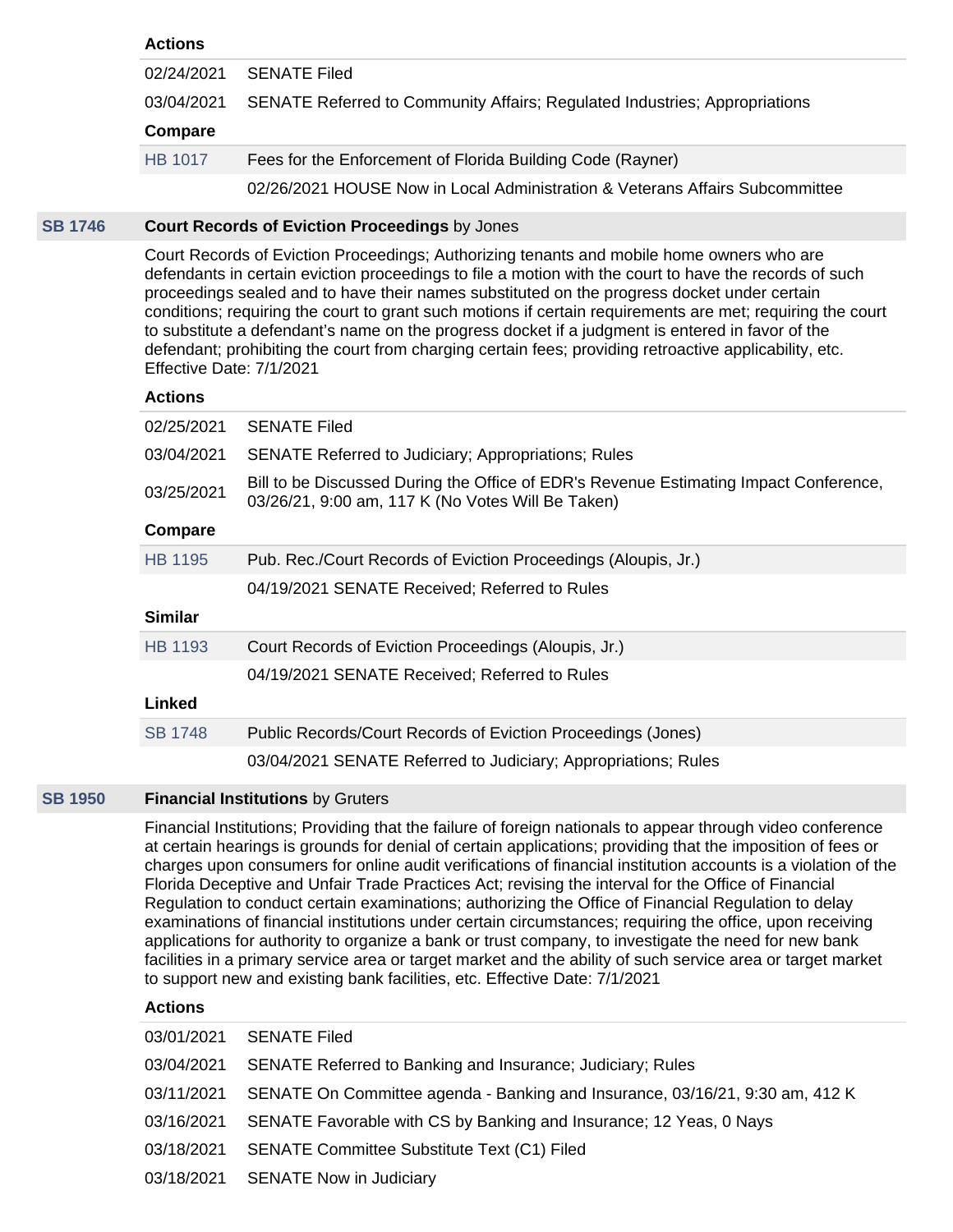|         | 03/24/2021 SENATE On Committee agenda - Judiciary, 03/29/21, 3:30 pm, 412 K |  |  |
|---------|-----------------------------------------------------------------------------|--|--|
|         | 03/29/2021 SENATE Favorable with CS by Judiciary; 11 Yeas, 0 Nays           |  |  |
|         | 03/31/2021 SENATE Committee Substitute Text (C2) Filed                      |  |  |
|         | 03/31/2021 SENATE Now in Rules                                              |  |  |
| Compare |                                                                             |  |  |
| HB 1641 | Financial Institutions (Buchanan)                                           |  |  |

03/05/2021 HOUSE Now in Insurance & Banking Subcommittee

## **[SB 1954](https://public.lobbytools.com/bills/59105) Statewide Flooding and Sea Level Rise Resilience** by Rodrigues (R)

Statewide Flooding and Sea-level Rise Resilience; Establishing the Resilient Florida Grant Program within the Department of Environmental Protection; requiring the department to complete a comprehensive statewide flood vulnerability and sea level rise data set and assessment by specified dates; requiring the department to develop an annual Statewide Flooding and Sea Level Rise Resilience Plan and submit the plan to the Governor and Legislature by a specified date; requiring the department to implement a scoring system for assessing projects eligible for inclusion in the plan, etc. Effective Date: Upon becoming a law

| 03/01/2021     | <b>SENATE Filed</b>                                                                                                                                                                                                                                                |  |  |  |
|----------------|--------------------------------------------------------------------------------------------------------------------------------------------------------------------------------------------------------------------------------------------------------------------|--|--|--|
| 03/04/2021     | SENATE Referred to Environment and Natural Resources; Appropriations                                                                                                                                                                                               |  |  |  |
| 03/10/2021     | SENATE On Committee agenda - Environment and Natural Resources, 03/15/21, 3:30<br>pm, 37 S                                                                                                                                                                         |  |  |  |
| 03/15/2021     | SENATE Favorable with CS by Environment and Natural Resources; 6 Yeas, 0 Nays                                                                                                                                                                                      |  |  |  |
| 03/17/2021     | SENATE Committee Substitute Text (C1) Filed                                                                                                                                                                                                                        |  |  |  |
| 03/17/2021     | <b>SENATE Now in Appropriations</b>                                                                                                                                                                                                                                |  |  |  |
| 03/26/2021     | SENATE On Committee agenda - Appropriations, 03/31/21, 1:00 pm, 412 K                                                                                                                                                                                              |  |  |  |
| 03/29/2021     | SENATE On Committee agenda - Appropriations, 04/01/21, 9:00 am, 412 K                                                                                                                                                                                              |  |  |  |
| 03/31/2021     | SENATE Favorable with CS by Appropriations; 20 Yeas, 0 Nays                                                                                                                                                                                                        |  |  |  |
| 04/01/2021     | <b>SENATE Committee Substitute Text (C2) Filed</b>                                                                                                                                                                                                                 |  |  |  |
| 04/01/2021     | SENATE Placed on Calendar, on 2nd reading                                                                                                                                                                                                                          |  |  |  |
| 04/01/2021     | SENATE Placed on Special Order Calendar, 04/07/21                                                                                                                                                                                                                  |  |  |  |
| 04/07/2021     | SENATE Read Second Time; Amendment Adopted (132074); Read Third Time; Passed<br>(Vote: 40 Yeas / 0 Nays); The Senate requests that the House pass the bill as passed by<br>the Senate or agree to include the bill in the Budget Conference; Immediately certified |  |  |  |
| 04/07/2021     | <b>SENATE Engrossed Text (E1) Filed</b>                                                                                                                                                                                                                            |  |  |  |
| 04/07/2021     | <b>HOUSE In Messages</b>                                                                                                                                                                                                                                           |  |  |  |
| 04/07/2021     | <b>HOUSE Received; Referred to Calendar</b>                                                                                                                                                                                                                        |  |  |  |
| 04/07/2021     | HOUSE Placed on Calendar, on 2nd reading                                                                                                                                                                                                                           |  |  |  |
| 04/08/2021     | HOUSE Substituted for HB 7019; Read Second Time; Read Third Time; Passed (Vote:<br>118 Yeas / 0 Nays); Immediately certified                                                                                                                                       |  |  |  |
| 04/08/2021     | <b>SENATE Ordered enrolled</b>                                                                                                                                                                                                                                     |  |  |  |
| 04/08/2021     | <b>SENATE Enrolled Text (ER) Filed</b>                                                                                                                                                                                                                             |  |  |  |
| <b>Compare</b> |                                                                                                                                                                                                                                                                    |  |  |  |
| <b>HB 0367</b> | Construction and Maintenance of Water Systems (Mooney, Jr.)                                                                                                                                                                                                        |  |  |  |
|                | 04/21/2021 SENATE Received; Referred to Appropriations                                                                                                                                                                                                             |  |  |  |
| <b>HB 0901</b> | Inland and Coastal Flood Control Funding Assessment (Bartleman)                                                                                                                                                                                                    |  |  |  |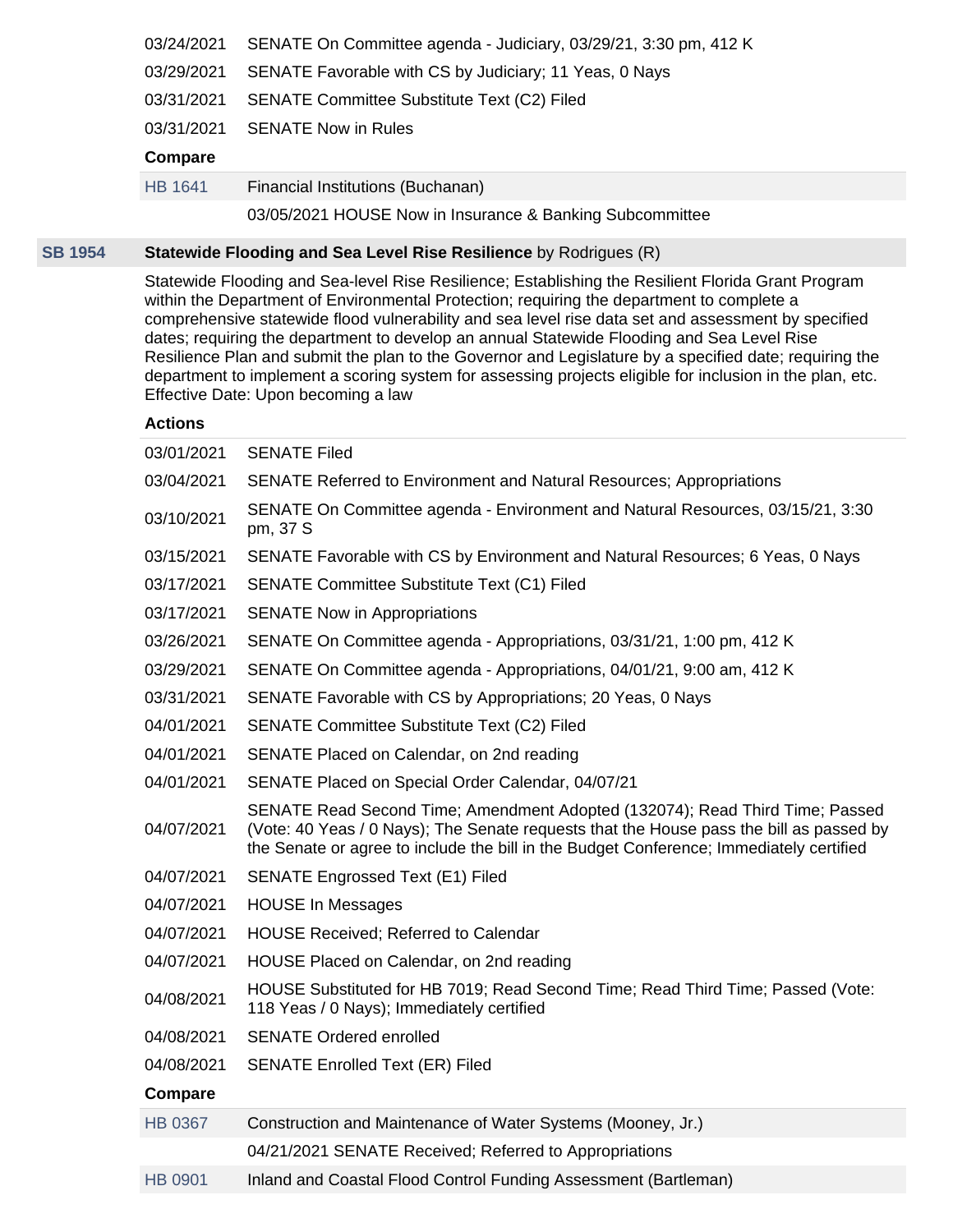|                  | 02/22/2021 HOUSE Now in Environment, Agriculture & Flooding Subcommittee                                                                                                                                                                                                                                                                                                                                                       |  |  |  |
|------------------|--------------------------------------------------------------------------------------------------------------------------------------------------------------------------------------------------------------------------------------------------------------------------------------------------------------------------------------------------------------------------------------------------------------------------------|--|--|--|
| <b>SB 1252</b>   | Inland and Coastal Flood Control Funding Assessment (Berman)                                                                                                                                                                                                                                                                                                                                                                   |  |  |  |
|                  | 02/18/2021 SENATE Referred to Environment and Natural Resources; Appropriations<br>Subcommittee on Agriculture, Environment, and General Government; Appropriations                                                                                                                                                                                                                                                            |  |  |  |
| <b>SB 2500</b>   | Appropriations (Appropriations)                                                                                                                                                                                                                                                                                                                                                                                                |  |  |  |
|                  | 04/16/2021 Bill placed in Conference (Appropriations Conference Committee<br>/Appropriations)                                                                                                                                                                                                                                                                                                                                  |  |  |  |
| <b>HB 5001</b>   | General Appropriations Act (Appropriations Committee)                                                                                                                                                                                                                                                                                                                                                                          |  |  |  |
|                  | 04/08/2021 HOUSE Read Third Time; Substituted for SB 2500; Laid on Table, Refer to<br>SB 2500                                                                                                                                                                                                                                                                                                                                  |  |  |  |
| <b>HB 5401</b>   | Documentary Stamp Tax Distributions (Agriculture & Natural Resources Appropriations<br>Subcommittee)                                                                                                                                                                                                                                                                                                                           |  |  |  |
|                  | 04/08/2021 HOUSE Read Third Time; Substituted for SB 2512; Laid on Table, Refer to<br>SB 2512                                                                                                                                                                                                                                                                                                                                  |  |  |  |
| <b>HB 7021</b>   | Resilient Florida Trust Fund/DEP (Environment, Agriculture & Flooding Subcommittee)                                                                                                                                                                                                                                                                                                                                            |  |  |  |
|                  | 04/08/2021 HOUSE Read Third Time; Substituted for SB 2514; Laid on Table, Refer to<br>SB 2514                                                                                                                                                                                                                                                                                                                                  |  |  |  |
| <b>Identical</b> |                                                                                                                                                                                                                                                                                                                                                                                                                                |  |  |  |
| <b>HB 7019</b>   | Statewide Flooding and Sea Level Rise Resilience (Environment, Agriculture & Flooding<br>Subcommittee)                                                                                                                                                                                                                                                                                                                         |  |  |  |
|                  | 04/08/2021 HOUSE Read Third Time; Substituted for SB 1954; Laid on Table, Refer to<br>SB 1954                                                                                                                                                                                                                                                                                                                                  |  |  |  |
| <b>Linked</b>    |                                                                                                                                                                                                                                                                                                                                                                                                                                |  |  |  |
| SB 2512          | Documentary Stamp Tax Distributions (Appropriations)                                                                                                                                                                                                                                                                                                                                                                           |  |  |  |
|                  | 04/08/2021 SENATE Enrolled Text (ER) Filed                                                                                                                                                                                                                                                                                                                                                                                     |  |  |  |
| SB 2514          | <b>Resilient Florida Trust Fund (Appropriations)</b>                                                                                                                                                                                                                                                                                                                                                                           |  |  |  |
|                  | 04/08/2021 SENATE Enrolled Text (ER) Filed                                                                                                                                                                                                                                                                                                                                                                                     |  |  |  |
|                  | <b>Documentary Stamp Tax Distributions by Appropriations</b>                                                                                                                                                                                                                                                                                                                                                                   |  |  |  |
|                  | Documentary Stamp Tax Distributions; Revising and deleting distributions of the documentary stamp<br>tax; providing that specified distributions may not be transferred to the General Revenue Fund; revising<br>the purposes for which distributions may be made from the Water Protection and Sustainability Program<br>Trust Fund, etc. Effective Date: July 1, 2021, only if SB 1954 or similar legislation and SB 2514 or |  |  |  |
| <b>Actions</b>   | similar legislation are adopted in the same legislative session or an extension thereof and become law                                                                                                                                                                                                                                                                                                                         |  |  |  |
|                  |                                                                                                                                                                                                                                                                                                                                                                                                                                |  |  |  |
| 03/26/2021       | <b>SENATE Filed</b>                                                                                                                                                                                                                                                                                                                                                                                                            |  |  |  |
| 03/26/2021       | SENATE On Committee agenda - Appropriations, 03/31/21, 1:00 pm, 412 K                                                                                                                                                                                                                                                                                                                                                          |  |  |  |
| 03/29/2021       | SENATE On Committee agenda - Appropriations, 04/01/21, 9:00 am, 412 K                                                                                                                                                                                                                                                                                                                                                          |  |  |  |

04/01/2021 SENATE Committee Bill Text Filed

**[SB 2512](https://public.lobbytools.com/bills/59306)** 

04/01/2021 SENATE Placed on Calendar, on 2nd reading

04/01/2021 SENATE Placed on Special Order Calendar, 04/07/21

04/07/2021 SENATE Read Second Time; Amendment Adopted (133858); Read Third Time; Passed (Vote: 25 Yeas / 14 Nays); The Senate requests that the House pass the bill as passed by the Senate or agree to include the bill in the Budget Conference; Immediately Certified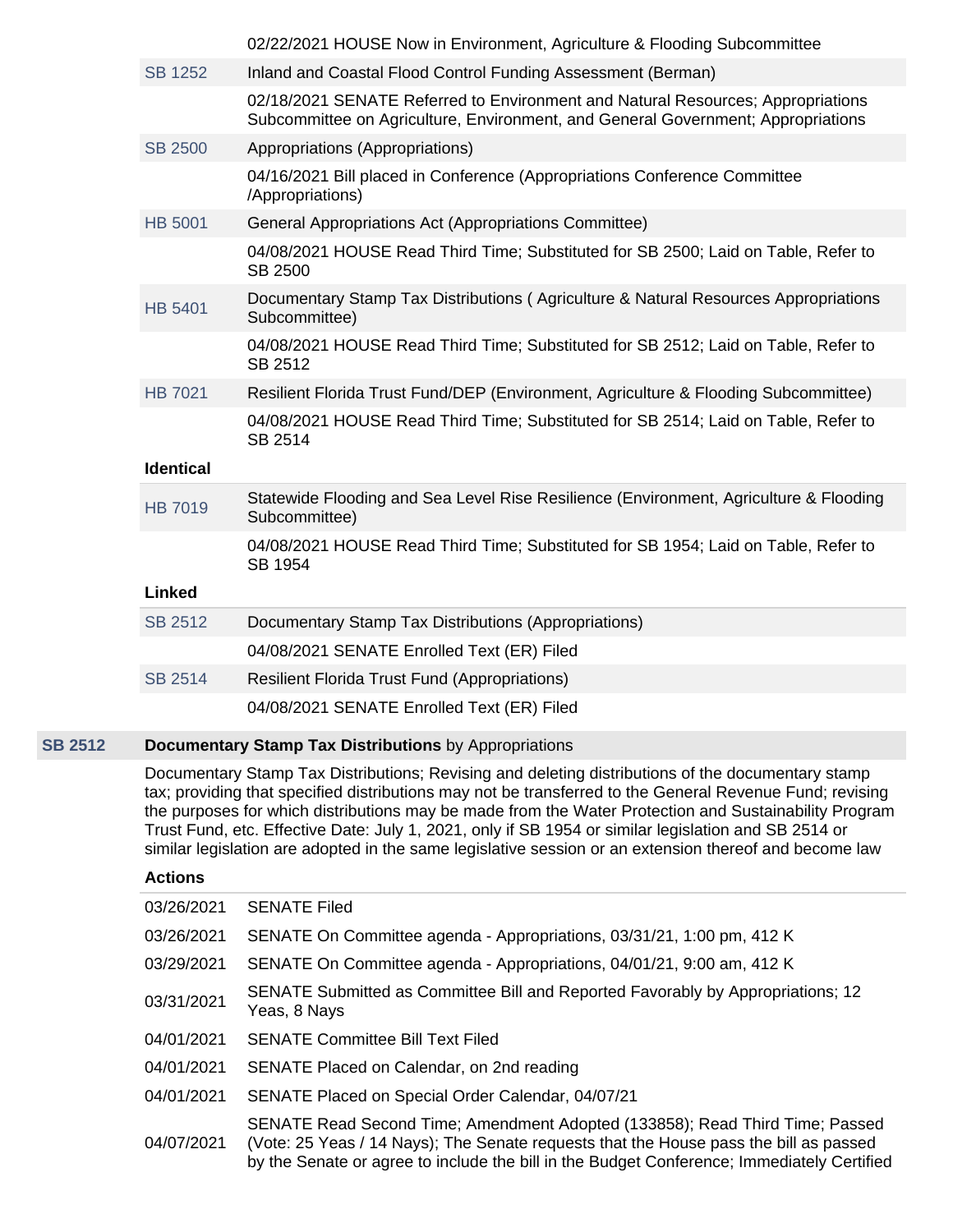| 04/07/2021     | <b>SENATE Engrossed Text (E1) Filed</b>                                                                                      |  |  |  |
|----------------|------------------------------------------------------------------------------------------------------------------------------|--|--|--|
| 04/07/2021     | <b>HOUSE In Messages</b>                                                                                                     |  |  |  |
| 04/07/2021     | <b>HOUSE Received; Referred to Calendar</b>                                                                                  |  |  |  |
| 04/07/2021     | HOUSE Placed on Calendar, on 2nd reading                                                                                     |  |  |  |
| 04/08/2021     | HOUSE Substituted for HB 5401; Read Second Time; Read Third Time; Passed (Vote:<br>78 Yeas / 38 Nays); Immediately certified |  |  |  |
| 04/08/2021     | <b>SENATE Ordered enrolled</b>                                                                                               |  |  |  |
| 04/08/2021     | <b>SENATE Enrolled Text (ER) Filed</b>                                                                                       |  |  |  |
| <b>Compare</b> |                                                                                                                              |  |  |  |
| <b>SB 2500</b> | Appropriations (Appropriations)                                                                                              |  |  |  |
|                | 04/16/2021 Bill placed in Conference (Appropriations Conference Committee<br>/Appropriations)                                |  |  |  |
| <b>HB 5001</b> | General Appropriations Act (Appropriations Committee)                                                                        |  |  |  |
|                | 04/08/2021 HOUSE Read Third Time; Substituted for SB 2500; Laid on Table, Refer to<br><b>SB 2500</b>                         |  |  |  |
| <b>HB 7019</b> | Statewide Flooding and Sea Level Rise Resilience (Environment, Agriculture & Flooding<br>Subcommittee)                       |  |  |  |
|                | 04/08/2021 HOUSE Read Third Time; Substituted for SB 1954; Laid on Table, Refer to<br>SB 1954                                |  |  |  |
| <b>HB 7021</b> | Resilient Florida Trust Fund/DEP (Environment, Agriculture & Flooding Subcommittee)                                          |  |  |  |
| <b>Similar</b> | 04/08/2021 HOUSE Read Third Time; Substituted for SB 2514; Laid on Table, Refer to<br>SB 2514                                |  |  |  |
|                |                                                                                                                              |  |  |  |
| <b>HB 5401</b> | Documentary Stamp Tax Distributions (Agriculture & Natural Resources Appropriations<br>Subcommittee)                         |  |  |  |
|                | 04/08/2021 HOUSE Read Third Time; Substituted for SB 2512; Laid on Table, Refer to<br>SB 2512                                |  |  |  |
| Linked         |                                                                                                                              |  |  |  |
| SB 1954        | Statewide Flooding and Sea Level Rise Resilience (Rodrigues (R))                                                             |  |  |  |
|                | 04/08/2021 SENATE Enrolled Text (ER) Filed                                                                                   |  |  |  |
| <b>SB 2514</b> | <b>Resilient Florida Trust Fund (Appropriations)</b>                                                                         |  |  |  |
|                | 04/08/2021 SENATE Enrolled Text (ER) Filed                                                                                   |  |  |  |
|                |                                                                                                                              |  |  |  |

# **[SB 2514](https://public.lobbytools.com/bills/59307) Resilient Florida Trust Fund** by Appropriations

Resilient Florida Trust Fund; Creating the Resilient Florida Trust Fund within the Department of Environmental Protection; providing for the purpose of the fund; providing for future review and termination or re-creation of the fund, etc. Effective Date: Except as otherwise expressly provided in this act, this act shall take effect on the same date that SB 1954 or similar legislation takes effect, if such legislation is adopted in the same legislative session or an extension thereof and becomes a law

| 03/26/2021 | <b>SENATE Filed</b>                                                                             |
|------------|-------------------------------------------------------------------------------------------------|
| 03/26/2021 | SENATE On Committee agenda - Appropriations, 03/31/21, 1:00 pm, 412 K                           |
| 03/29/2021 | SENATE On Committee agenda - Appropriations, 04/01/21, 9:00 am, 412 K                           |
| 03/31/2021 | SENATE Submitted as Committee Bill and Reported Favorably by Appropriations; 20<br>Yeas, 0 Nays |
| 04/01/2021 | <b>SENATE Committee Bill Text Filed</b>                                                         |
|            |                                                                                                 |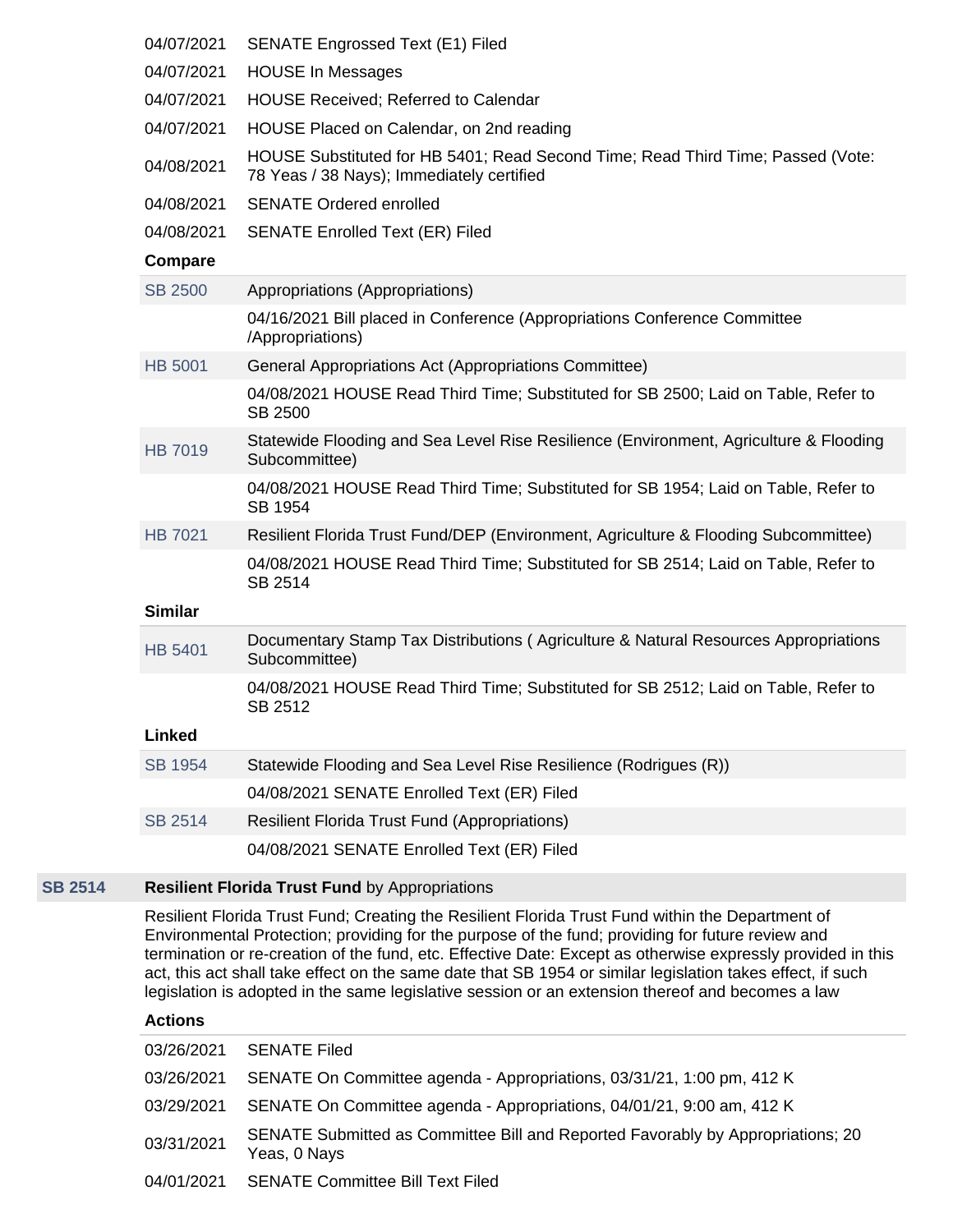|                | 04/01/2021       | SENATE Placed on Calendar, on 2nd reading                                                                                                                                                                                              |
|----------------|------------------|----------------------------------------------------------------------------------------------------------------------------------------------------------------------------------------------------------------------------------------|
|                | 04/01/2021       | SENATE Placed on Special Order Calendar, 04/07/21                                                                                                                                                                                      |
|                | 04/07/2021       | SENATE Read Second Time; Read Third Time; Passed (Vote: 40 Yeas / 0 Nays); The<br>Senate requests that the House pass the bill as passed by the Senate or agree to include<br>the bill in the Budget Conference; Immediately Certified |
|                | 04/07/2021       | <b>HOUSE In Messages</b>                                                                                                                                                                                                               |
|                | 04/07/2021       | <b>HOUSE Received; Referred to Calendar</b>                                                                                                                                                                                            |
|                | 04/07/2021       | HOUSE Placed on Calendar, on 2nd reading                                                                                                                                                                                               |
|                | 04/08/2021       | HOUSE Substituted for HB 7021; Read Second Time; Read Third Time; Passed (Vote:<br>118 Yeas / 0 Nays); Immediately certified                                                                                                           |
|                | 04/08/2021       | <b>SENATE Ordered enrolled</b>                                                                                                                                                                                                         |
|                | 04/08/2021       | <b>SENATE Enrolled Text (ER) Filed</b>                                                                                                                                                                                                 |
|                | Compare          |                                                                                                                                                                                                                                        |
|                | <b>SB 2500</b>   | Appropriations (Appropriations)                                                                                                                                                                                                        |
|                |                  | 04/16/2021 Bill placed in Conference (Appropriations Conference Committee<br>/Appropriations)                                                                                                                                          |
|                | <b>HB 5001</b>   | General Appropriations Act (Appropriations Committee)                                                                                                                                                                                  |
|                |                  | 04/08/2021 HOUSE Read Third Time; Substituted for SB 2500; Laid on Table, Refer to<br><b>SB 2500</b>                                                                                                                                   |
|                | <b>HB 5401</b>   | Documentary Stamp Tax Distributions (Agriculture & Natural Resources Appropriations<br>Subcommittee)                                                                                                                                   |
|                |                  | 04/08/2021 HOUSE Read Third Time; Substituted for SB 2512; Laid on Table, Refer to<br>SB 2512                                                                                                                                          |
|                | <b>HB 7019</b>   | Statewide Flooding and Sea Level Rise Resilience (Environment, Agriculture & Flooding<br>Subcommittee)                                                                                                                                 |
|                |                  | 04/08/2021 HOUSE Read Third Time; Substituted for SB 1954; Laid on Table, Refer to<br>SB 1954                                                                                                                                          |
|                | <b>Identical</b> |                                                                                                                                                                                                                                        |
|                | <b>HB 7021</b>   | Resilient Florida Trust Fund/DEP (Environment, Agriculture & Flooding Subcommittee)                                                                                                                                                    |
|                |                  | 04/08/2021 HOUSE Read Third Time; Substituted for SB 2514; Laid on Table, Refer to<br>SB 2514                                                                                                                                          |
|                | <b>Linked</b>    |                                                                                                                                                                                                                                        |
|                | <b>SB 1954</b>   | Statewide Flooding and Sea Level Rise Resilience (Rodrigues (R))                                                                                                                                                                       |
|                |                  | 04/08/2021 SENATE Enrolled Text (ER) Filed                                                                                                                                                                                             |
|                | <b>SB 2512</b>   | Documentary Stamp Tax Distributions (Appropriations)                                                                                                                                                                                   |
|                |                  | 04/08/2021 SENATE Enrolled Text (ER) Filed                                                                                                                                                                                             |
| <b>HB 5401</b> | Subcommittee     | Documentary Stamp Tax Distributions by Agriculture & Natural Resources Appropriations                                                                                                                                                  |

Documentary Stamp Tax Distributions: Revises & deletes distributions of documentary stamp taxes collected; provides that specified distributions may not be transferred to General Revenue Fund; authorizes revenues in Water Protection & Sustainability Program Trust Fund to be distributed to a specified program. Effective Date: on the same date that House Bill 7019 and House Bill 7021 or similar legislation takes effect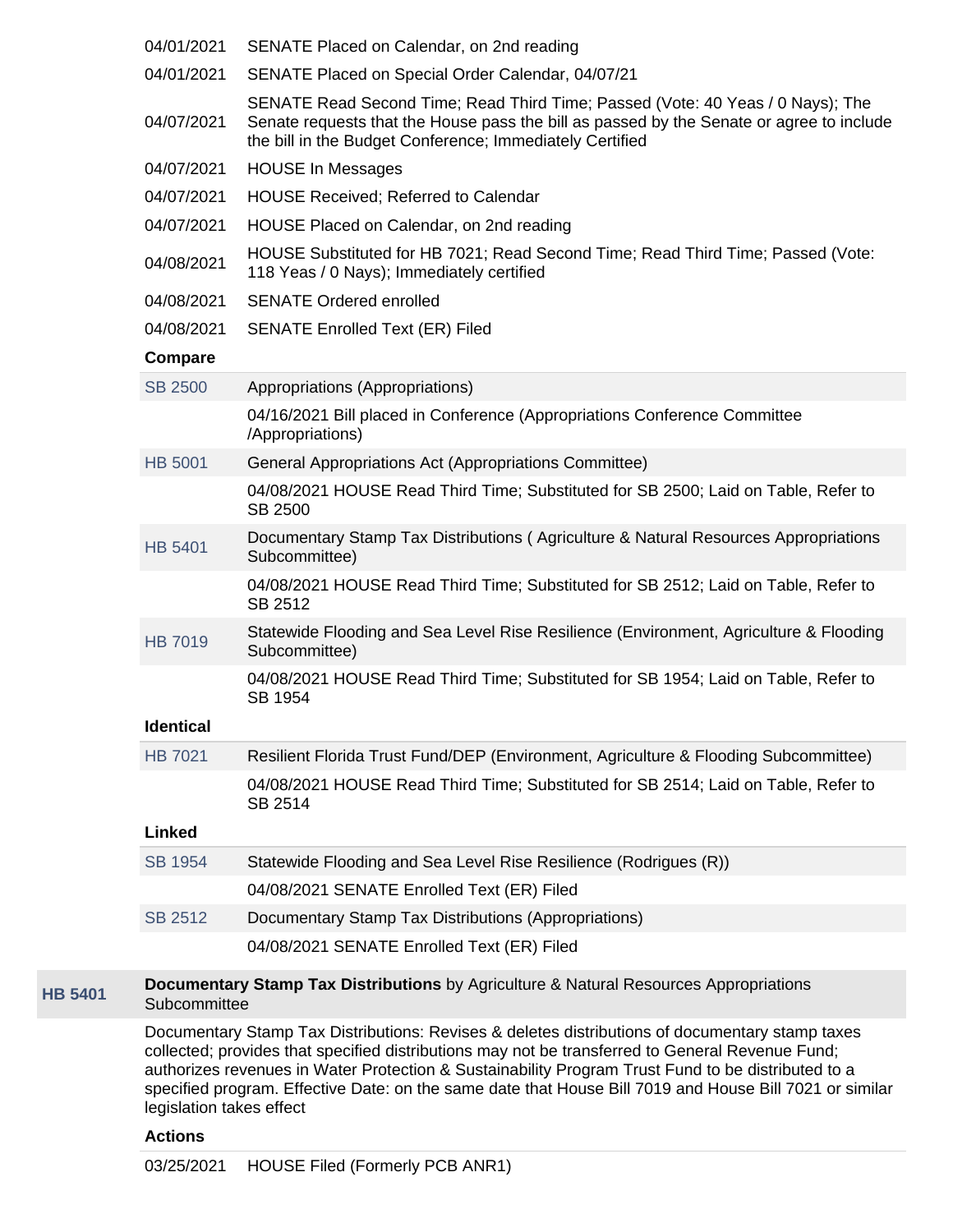|                | 03/29/2021     | <b>HOUSE Referred to Appropriations Committee</b>                                                                                                                                                                                                                                                                                                                                                                                                                                                                                                                                                                                                                                                                                                                                           |
|----------------|----------------|---------------------------------------------------------------------------------------------------------------------------------------------------------------------------------------------------------------------------------------------------------------------------------------------------------------------------------------------------------------------------------------------------------------------------------------------------------------------------------------------------------------------------------------------------------------------------------------------------------------------------------------------------------------------------------------------------------------------------------------------------------------------------------------------|
|                | 03/29/2021     | <b>HOUSE Now in Appropriations Committee</b>                                                                                                                                                                                                                                                                                                                                                                                                                                                                                                                                                                                                                                                                                                                                                |
|                | 03/29/2021     | HOUSE On Committee agenda - Appropriations Committee, 03/31/21, 9:00 am, 212 K                                                                                                                                                                                                                                                                                                                                                                                                                                                                                                                                                                                                                                                                                                              |
|                | 03/31/2021     | HOUSE Favorable by Appropriations Committee; 19 Yeas, 10 Nays                                                                                                                                                                                                                                                                                                                                                                                                                                                                                                                                                                                                                                                                                                                               |
|                | 03/31/2021     | HOUSE Placed on Calendar, on 2nd reading                                                                                                                                                                                                                                                                                                                                                                                                                                                                                                                                                                                                                                                                                                                                                    |
|                | 04/01/2021     | HOUSE Placed on Special Order Calendar, 4/7/2021                                                                                                                                                                                                                                                                                                                                                                                                                                                                                                                                                                                                                                                                                                                                            |
|                | 04/07/2021     | HOUSE Read Second Time; Placed on Third Reading, 04/08/21                                                                                                                                                                                                                                                                                                                                                                                                                                                                                                                                                                                                                                                                                                                                   |
|                | 04/08/2021     | HOUSE Read Third Time; Substituted for SB 2512; Laid on Table, Refer to SB 2512                                                                                                                                                                                                                                                                                                                                                                                                                                                                                                                                                                                                                                                                                                             |
|                | Compare        |                                                                                                                                                                                                                                                                                                                                                                                                                                                                                                                                                                                                                                                                                                                                                                                             |
|                | SB 1954        | Statewide Flooding and Sea Level Rise Resilience (Rodrigues (R))                                                                                                                                                                                                                                                                                                                                                                                                                                                                                                                                                                                                                                                                                                                            |
|                |                | 04/08/2021 SENATE Enrolled Text (ER) Filed                                                                                                                                                                                                                                                                                                                                                                                                                                                                                                                                                                                                                                                                                                                                                  |
|                | <b>SB 2500</b> | Appropriations (Appropriations)                                                                                                                                                                                                                                                                                                                                                                                                                                                                                                                                                                                                                                                                                                                                                             |
|                |                | 04/16/2021 Bill placed in Conference (Appropriations Conference Committee<br>/Appropriations)                                                                                                                                                                                                                                                                                                                                                                                                                                                                                                                                                                                                                                                                                               |
|                | <b>SB 2514</b> | <b>Resilient Florida Trust Fund (Appropriations)</b>                                                                                                                                                                                                                                                                                                                                                                                                                                                                                                                                                                                                                                                                                                                                        |
|                |                | 04/08/2021 SENATE Enrolled Text (ER) Filed                                                                                                                                                                                                                                                                                                                                                                                                                                                                                                                                                                                                                                                                                                                                                  |
|                | <b>HB 5001</b> | General Appropriations Act (Appropriations Committee)                                                                                                                                                                                                                                                                                                                                                                                                                                                                                                                                                                                                                                                                                                                                       |
|                |                | 04/08/2021 HOUSE Read Third Time; Substituted for SB 2500; Laid on Table, Refer to<br><b>SB 2500</b>                                                                                                                                                                                                                                                                                                                                                                                                                                                                                                                                                                                                                                                                                        |
|                | <b>Similar</b> |                                                                                                                                                                                                                                                                                                                                                                                                                                                                                                                                                                                                                                                                                                                                                                                             |
|                | SB 2512        | Documentary Stamp Tax Distributions (Appropriations)                                                                                                                                                                                                                                                                                                                                                                                                                                                                                                                                                                                                                                                                                                                                        |
|                | <b>Linked</b>  | 04/08/2021 SENATE Enrolled Text (ER) Filed                                                                                                                                                                                                                                                                                                                                                                                                                                                                                                                                                                                                                                                                                                                                                  |
|                |                | Statewide Flooding and Sea Level Rise Resilience (Environment, Agriculture & Flooding                                                                                                                                                                                                                                                                                                                                                                                                                                                                                                                                                                                                                                                                                                       |
|                | <b>HB 7019</b> | Subcommittee)                                                                                                                                                                                                                                                                                                                                                                                                                                                                                                                                                                                                                                                                                                                                                                               |
|                |                | 04/08/2021 HOUSE Read Third Time; Substituted for SB 1954; Laid on Table, Refer to<br>SB 1954                                                                                                                                                                                                                                                                                                                                                                                                                                                                                                                                                                                                                                                                                               |
|                | <b>HB 7021</b> | Resilient Florida Trust Fund/DEP (Environment, Agriculture & Flooding Subcommittee)                                                                                                                                                                                                                                                                                                                                                                                                                                                                                                                                                                                                                                                                                                         |
|                |                | 04/08/2021 HOUSE Read Third Time; Substituted for SB 2514; Laid on Table, Refer to<br>SB 2514                                                                                                                                                                                                                                                                                                                                                                                                                                                                                                                                                                                                                                                                                               |
| <b>HB 7019</b> | Subcommittee   | Statewide Flooding and Sea Level Rise Resilience by Environment, Agriculture & Flooding                                                                                                                                                                                                                                                                                                                                                                                                                                                                                                                                                                                                                                                                                                     |
|                |                | Statewide Flooding and Sea Level Rise Resilience: Establishes Resilient Florida Grant Program within<br>DEP to fund costs of community resilience planning; requires DEP to complete data set & assessment,<br>develop annual Statewide Flooding & Sea Level Rise Resilience Plan & submit plan to Governor &<br>Legislature; authorizes local governments, WMDs, & flood control districts to annually submit proposed<br>projects to DEP; authorizes DEP to provide funding to regional resilience entities, subject to<br>appropriation; establishes Florida Flood Hub for Applied Research & Innovation; requires Hub to<br>annually submit report to Governor & Legislature; requires OEDR to include flood control information in<br>assessments. Effective Date: upon becoming a law |

| 03/09/2021 | <b>HOUSE Filed (Formerly PCB EAF1)</b>                                                                    |
|------------|-----------------------------------------------------------------------------------------------------------|
| 03/09/2021 | HOUSE Referred to Agriculture & Natural Resources Appropriations Subcommittee; State<br>Affairs Committee |
| 03/09/2021 | HOUSE Now in Agriculture & Natural Resources Appropriations Subcommittee                                  |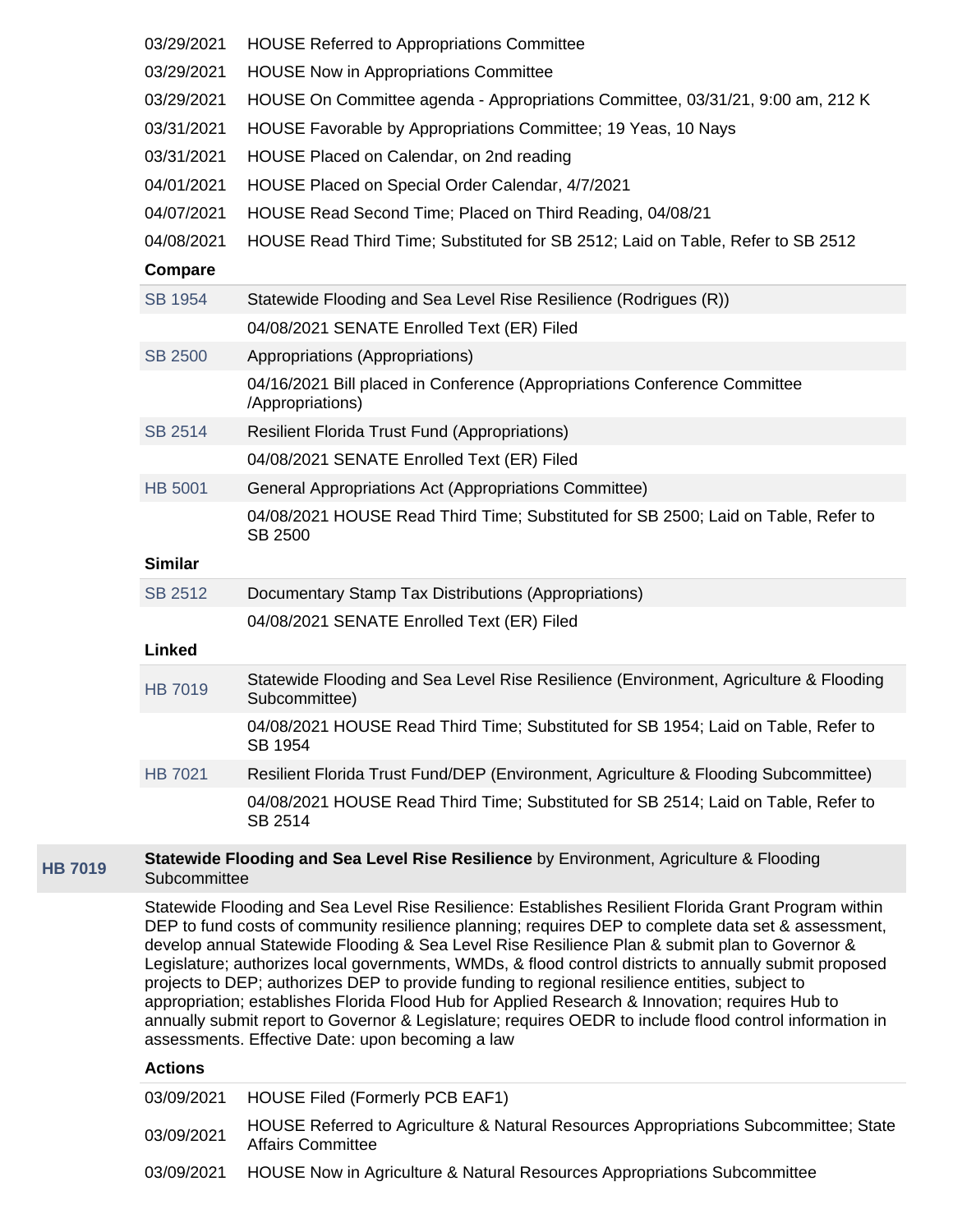|      | 03/09/2021       | HOUSE On Committee agenda - Agriculture & Natural Resources Appropriations<br>Subcommittee, 03/11/21, 2:30 pm, 102 H                                                |
|------|------------------|---------------------------------------------------------------------------------------------------------------------------------------------------------------------|
|      | 03/11/2021       | HOUSE Favorable by Agriculture & Natural Resources Appropriations Subcommittee; 12<br>Yeas, 0 Nays                                                                  |
|      | 03/11/2021       | <b>HOUSE Now in State Affairs Committee</b>                                                                                                                         |
|      | 03/22/2021       | HOUSE On Committee agenda - State Affairs Committee, 03/24/21, 12:00 pm, 212 K -<br><b>PCS</b>                                                                      |
|      | 03/24/2021       | HOUSE Favorable with CS by State Affairs Committee; 20 Yeas, 0 Nays                                                                                                 |
|      | 03/25/2021       | HOUSE Committee Substitute Text (C1) Filed                                                                                                                          |
|      | 03/29/2021       | HOUSE Placed on Calendar, on 2nd reading                                                                                                                            |
|      | 04/01/2021       | HOUSE Placed on Special Order Calendar, 4/7/2021                                                                                                                    |
|      | 04/07/2021       | HOUSE Read Second Time; Amendment Adopted (541943); Placed on Third Reading, 04<br>/08/21                                                                           |
|      | 04/07/2021       | <b>HOUSE Engrossed Text (E1) Filed</b>                                                                                                                              |
|      | 04/08/2021       | HOUSE Read Third Time; Substituted for SB 1954; Laid on Table, Refer to SB 1954                                                                                     |
|      | Compare          |                                                                                                                                                                     |
|      | HB 0367          | Construction and Maintenance of Water Systems (Mooney, Jr.)                                                                                                         |
|      |                  | 04/21/2021 SENATE Received; Referred to Appropriations                                                                                                              |
|      | <b>HB 0901</b>   | Inland and Coastal Flood Control Funding Assessment (Bartleman)                                                                                                     |
|      |                  | 02/22/2021 HOUSE Now in Environment, Agriculture & Flooding Subcommittee                                                                                            |
|      | <b>SB 1252</b>   | Inland and Coastal Flood Control Funding Assessment (Berman)                                                                                                        |
|      |                  | 02/18/2021 SENATE Referred to Environment and Natural Resources; Appropriations<br>Subcommittee on Agriculture, Environment, and General Government; Appropriations |
|      | <b>SB 2512</b>   | Documentary Stamp Tax Distributions (Appropriations)                                                                                                                |
|      |                  | 04/08/2021 SENATE Enrolled Text (ER) Filed                                                                                                                          |
|      | SB 2514          | <b>Resilient Florida Trust Fund (Appropriations)</b>                                                                                                                |
|      |                  | 04/08/2021 SENATE Enrolled Text (ER) Filed                                                                                                                          |
|      | <b>Identical</b> |                                                                                                                                                                     |
|      | <b>SB 1954</b>   | Statewide Flooding and Sea Level Rise Resilience (Rodrigues (R))                                                                                                    |
|      |                  | 04/08/2021 SENATE Enrolled Text (ER) Filed                                                                                                                          |
|      | <b>Linked</b>    |                                                                                                                                                                     |
|      | <b>HB 5401</b>   | Documentary Stamp Tax Distributions (Agriculture & Natural Resources Appropriations<br>Subcommittee)                                                                |
|      |                  | 04/08/2021 HOUSE Read Third Time; Substituted for SB 2512; Laid on Table, Refer to<br>SB 2512                                                                       |
|      | <b>HB 7021</b>   | Resilient Florida Trust Fund/DEP (Environment, Agriculture & Flooding Subcommittee)                                                                                 |
|      |                  | 04/08/2021 HOUSE Read Third Time; Substituted for SB 2514; Laid on Table, Refer to<br>SB 2514                                                                       |
| ANR1 | Subcommittee     | Documentary Stamp Tax Distributions by Agriculture & Natural Resources Appropriations                                                                               |
|      |                  | PCB ANR 21-01 - Documentary Stamp Tax Distributions                                                                                                                 |
|      | <b>Actions</b>   |                                                                                                                                                                     |
|      |                  |                                                                                                                                                                     |